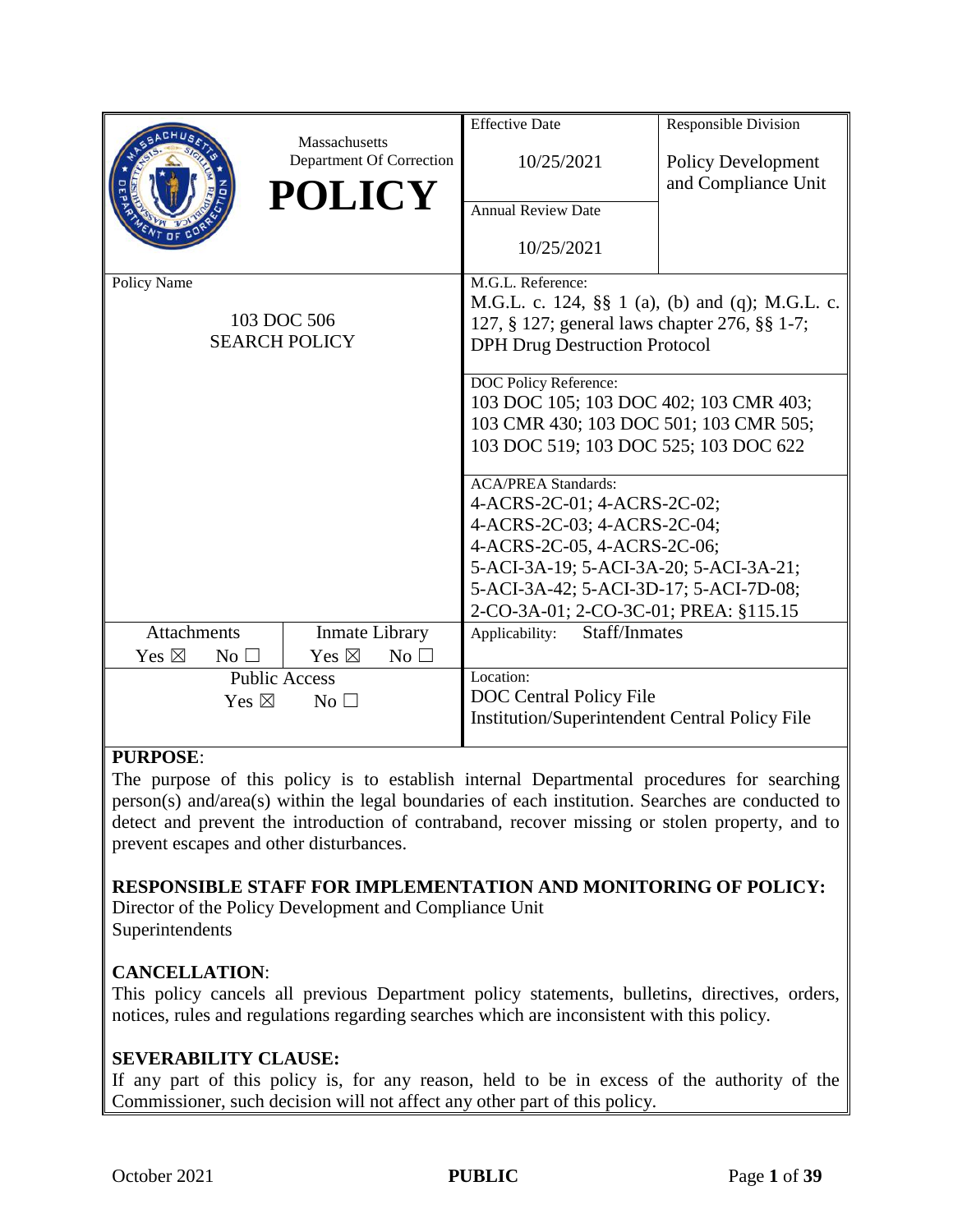# **TABLE OF CONTENTS**

| 506.01 | Superintendent's Search Authority                     | 3  |
|--------|-------------------------------------------------------|----|
| 506.02 | Definitions                                           | 3  |
| 506.03 | <b>Institution Search Plan</b>                        | 4  |
| 506.04 | <b>Unclothed Searches</b>                             | 7  |
| 506.05 | <b>Fully Clothed Searches (Pat Search)</b>            | 13 |
| 506.06 | <b>Housing Area Searches</b>                          | 14 |
| 506.07 | <b>Restrictive Housing Unit Searches</b>              | 17 |
| 506.08 | Non-Housing, Shop, Program and Activity Area Searches | 17 |
| 506.09 | Vehicle and Supply Searches                           | 18 |
| 506.10 | Cell Phone and Contraband Interdiction Plan           | 20 |
| 506.11 | Seizure of Contraband/Evidence                        | 21 |
| 506.12 | Storage of Contraband/Evidence                        | 22 |
| 506.13 | Disposal of Contraband/Evidence                       | 24 |
| 506.14 | Crime Scene Search and Investigation                  | 25 |
| 506.15 | Emergencies                                           | 25 |

### **ATTACHMENTS**

| Attachment A        | Permission to Search Vehicle Waiver                        | 26 |
|---------------------|------------------------------------------------------------|----|
| <b>Attachment B</b> | Vehicle Inventory Sheet                                    | 27 |
| Attachment C        | <b>Vehicle Seizure Inspection Report</b>                   | 28 |
| Attachment D        | <b>Evidence Custody Form</b>                               | 29 |
| Attachment E        | Protection of Crime Scene                                  | 30 |
| Attachment F        | <b>Dying Declaration</b>                                   | 33 |
| Attachment G        | Body Orifice Security Scanner (BOSS Chair)                 | 34 |
| Attachment H        | Protocol for Searching Medicine Bag                        | 35 |
| Attachment I        | Massachusetts State Police Drug Unit Submission Guidelines | 36 |
| Attachment J        | <b>B-Scan Body Scanner</b>                                 | 38 |
| Attachment K        | Security Scanner (Cellsense Scanner)                       | 39 |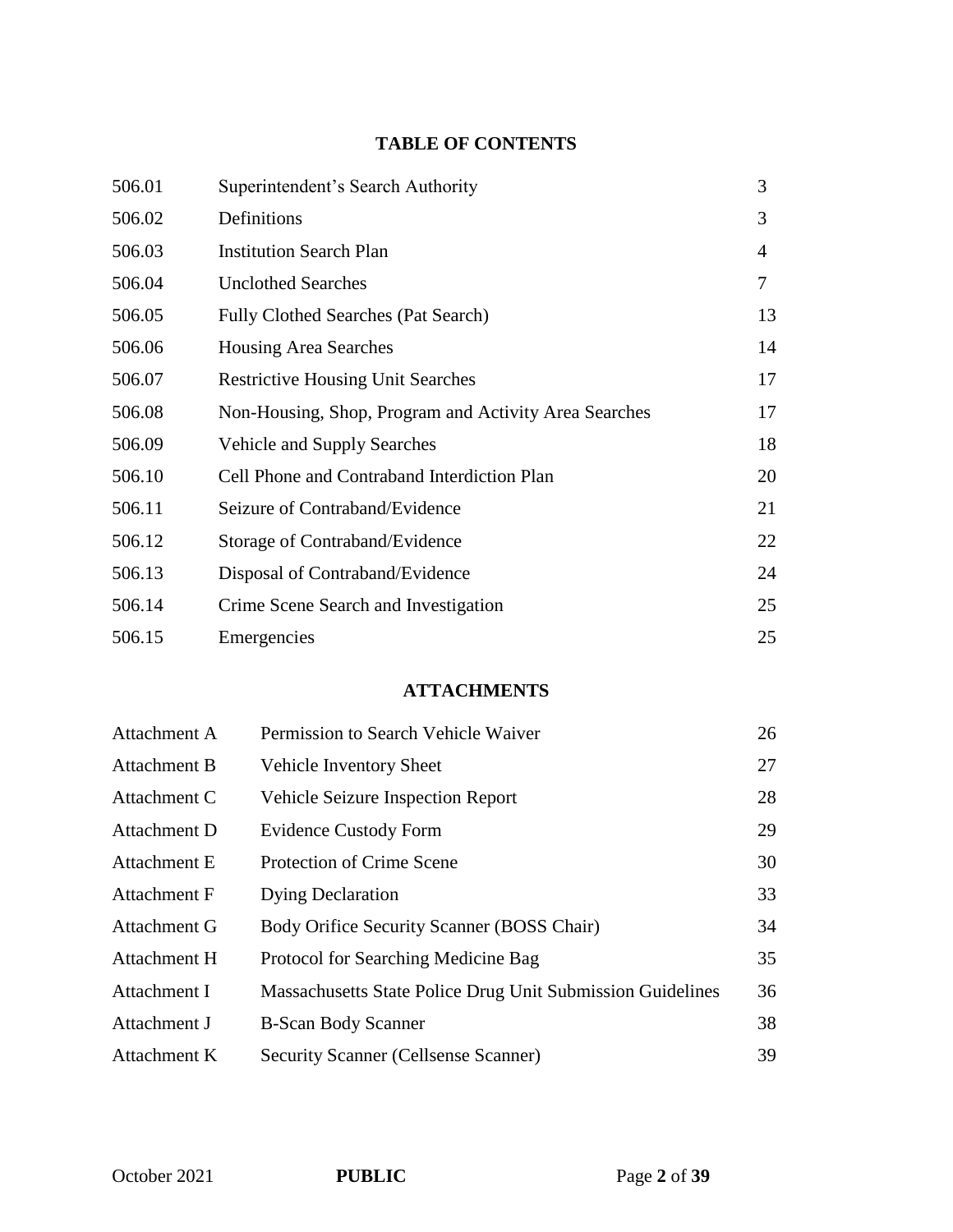### **506.01 SUPERINTENDENT'S SEARCH AUTHORITY**

The Superintendent, or their designee, may order the search of any person entering, within, or confined to, an institution, and any person in or on state property, including parking areas, in order to ensure the security and safety of that institution, its inmates, employees, volunteers, vendors, and visitors.

Staff, inmates, volunteers, vendors, and visitors, shall be notified in writing (e.g., handbooks, posting, etc.) of the general institution policy regarding searches and items considered to be contraband.

### **506.02 DEFINITIONS**

Exigent Circumstance: Circumstances, including institutional emergencies as set forth in the Department's regulations or policies, or emergencies in general, under which the doing of an act, or the not doing of an act, would create an unacceptable risk to the safety of any person or property.

Fully Clothed Search (Pat Search): A clothed search of an individual limited to the pressing of palms of the hand against the outer surface of an individual's clothing, and examination of all pockets, shoes, caps and hairpieces. It does not include the removal of any of the person's clothing except removable outer garments (e.g., cardigan sweaters, blazers, suit jackets, coats).

Gender Non-Conforming: The extent to which a person's identity, role, or expression differs from cultural norms prescribed for people of a particular biological sex. Only some gender nonconforming individuals will experience gender dysphoria at some point in their lives.

Reasonable Suspicion: Reasonable suspicion exists if the facts and circumstances known to a staff member warrant rational inferences by a person with correctional experience that a person is engaged in, attempting, or about to engage in or attempt criminal or other prohibited activities, including, but not limited to, possession of prohibited objects. Reasonable suspicion may be based on:

- Observations by staff;
- Reliable information, even if confidential;
- A positive reading by a metal detector or other detection device;
- A positive alert by a passive drug detection dog;
- Finding contraband or indication of contraband during the search of an individual's belongings, including staff members.

Anonymous information cannot be the basis for reasonable suspicion without reliable corroboration. "Hunches," "gut feelings," or "mere suspicion," do not meet the reasonable suspicion standard.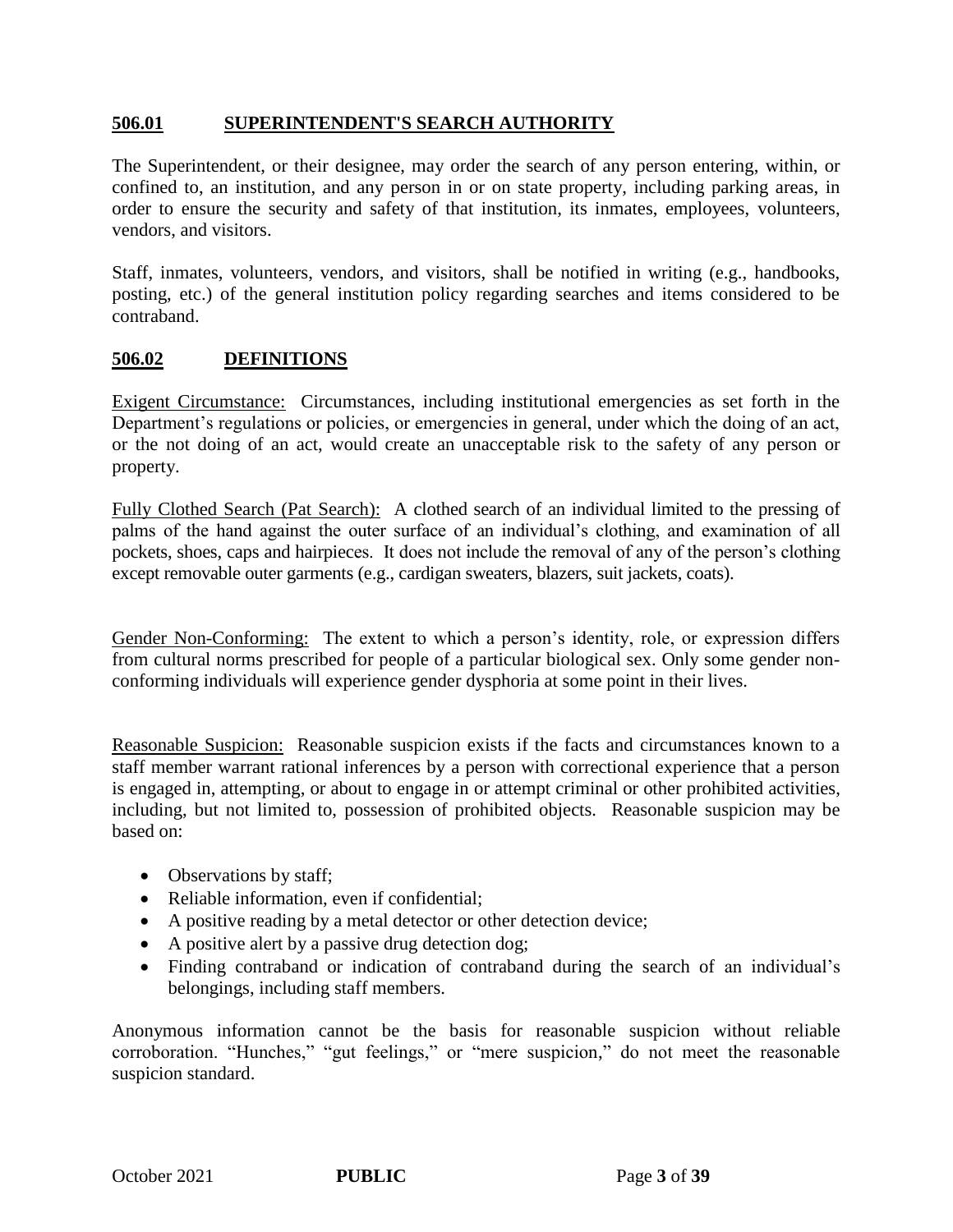Staff: For purposes of this policy, the term "staff" includes DOC employees, vendors and volunteers.

Unclothed Search: A search in which a person removes all clothes. An unclothed search may include a visual inspection of a person's oral, anal, or vaginal cavity. This also includes a thorough search of all of the individual's clothing while it is not being worn.

### **506.03 INSTITUTION SEARCH PLAN**

- 1. Each Superintendent shall develop and annually update an institution search plan which will include frequent unannounced searches of inmates, inmate quarters, and every other area of the facility as often as necessary to ensure the safety and security of the facility. Searches are conducted for the following reasons:
	- A. To prevent the unauthorized introduction of contraband, including, but not limited to, weapons, electronic devices and other dangerous items into an institution.
	- B. To detect the manufacture of weapons, escape devices, etc. to prevent escapes or other disturbances.
	- C. To discover and suppress trafficking between inmates, between employees and inmates, and between inmates and visitors.
	- D. To discourage theft and trafficking in the institution of property and/or contraband.
	- E. To check malicious waste or destruction of state property.
	- F. To discover hazards to health and safety that may go unnoticed during a more routine inspection.
	- G. To recover missing or stolen property.
	- H. To discover suicide and homicide attempts or potential suicide and homicide attempts by detecting questionable or excess items such as shoelaces, metal, plastic bags, medications, etc., within an inmate's cell/room. When searching an inmate's cell/room their mental status should be considered.
- 2. Institution search plans shall include the following:
	- A. Medium and Maximum Security Facilities:
		- I. Frequency of Searches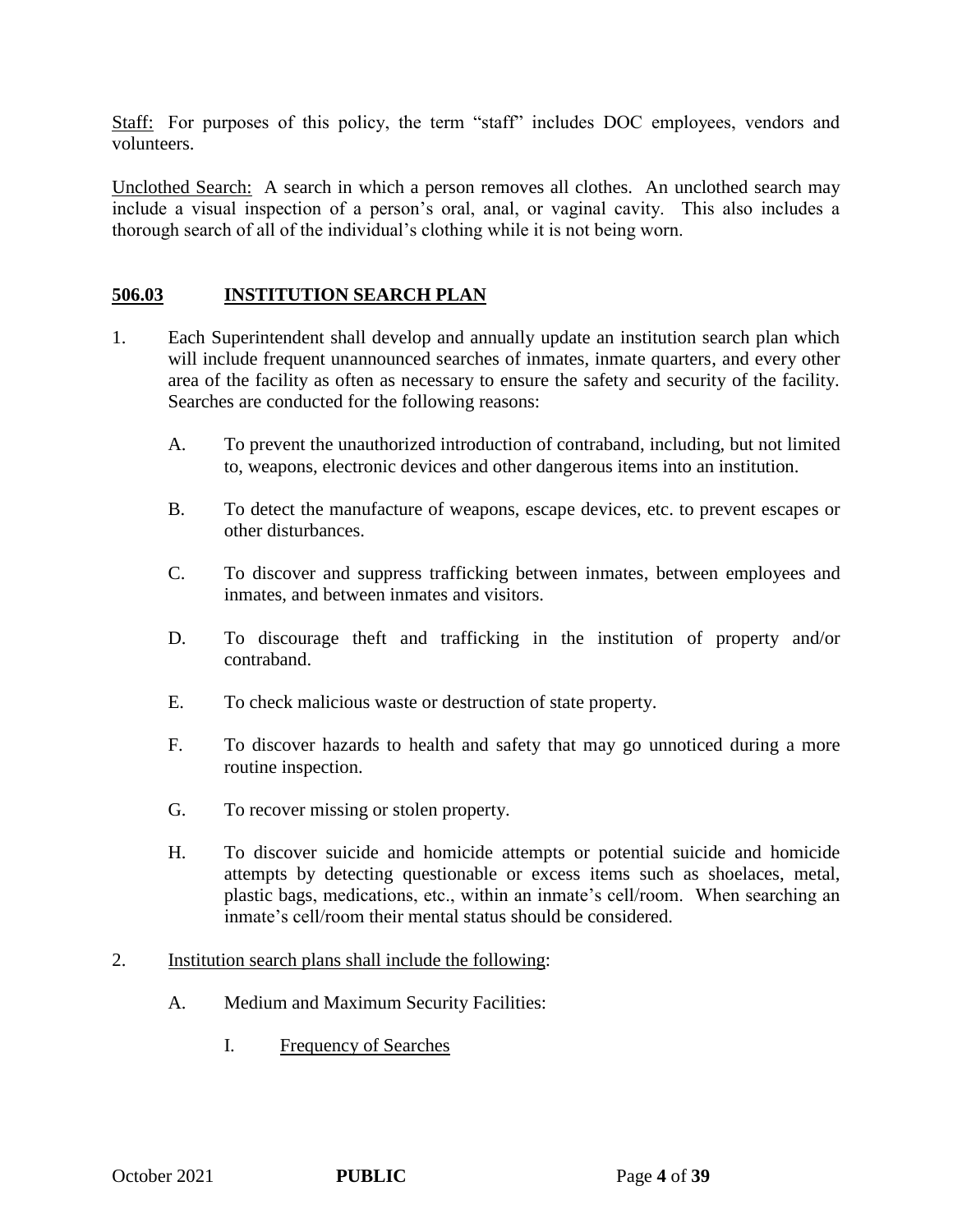Housing Units- All cells/bed areas shall be searched at a minimum of once per month.

Non-Housing/common areas (inmate access) - All non-housing/common areas that have routine access by inmates shall be searched at a minimum of once per month, i.e., library, gym, work areas, etc.

Non-Housing areas - All non-housing areas that are not routinely accessible to inmates shall be searched at a minimum of once per quarter.

- B. Minimum and Pre-release Facilities:
	- I. Frequency of Searches:

Housing Units - All inmate rooms/bed areas shall be searched at a minimum of once per quarter.

Non-Housing/common areas - All non-housing/common areas shall be searched at a minimum of once per month.

Inmates - All inmates shall have an unclothed search and a pat search at a minimum of once per quarter. These searches are above and beyond those searches that occur on a routine basis.

- C. All facilities:
	- I. Reporting

The Superintendent must also establish standard reporting periods for cyclical searches.

II. Metal Detector Guidelines

Each Superintendent shall develop institutional procedures respecting the use of hand-held and walk-through metal detectors in order to safeguard against the risk posed to individuals with automatic implantable cardioverter defibrillator and/or pacemakers.

At a minimum, the following sign shall be posted permanently in any institutional area where such searches are commonly done:

"Use of hand-held and walk-through metal detectors may interfere with the operation of an automatic implantable cardioverter defibrillator and/or pacemaker. Notify staff if you have such a device and an alternative search procedure will be used."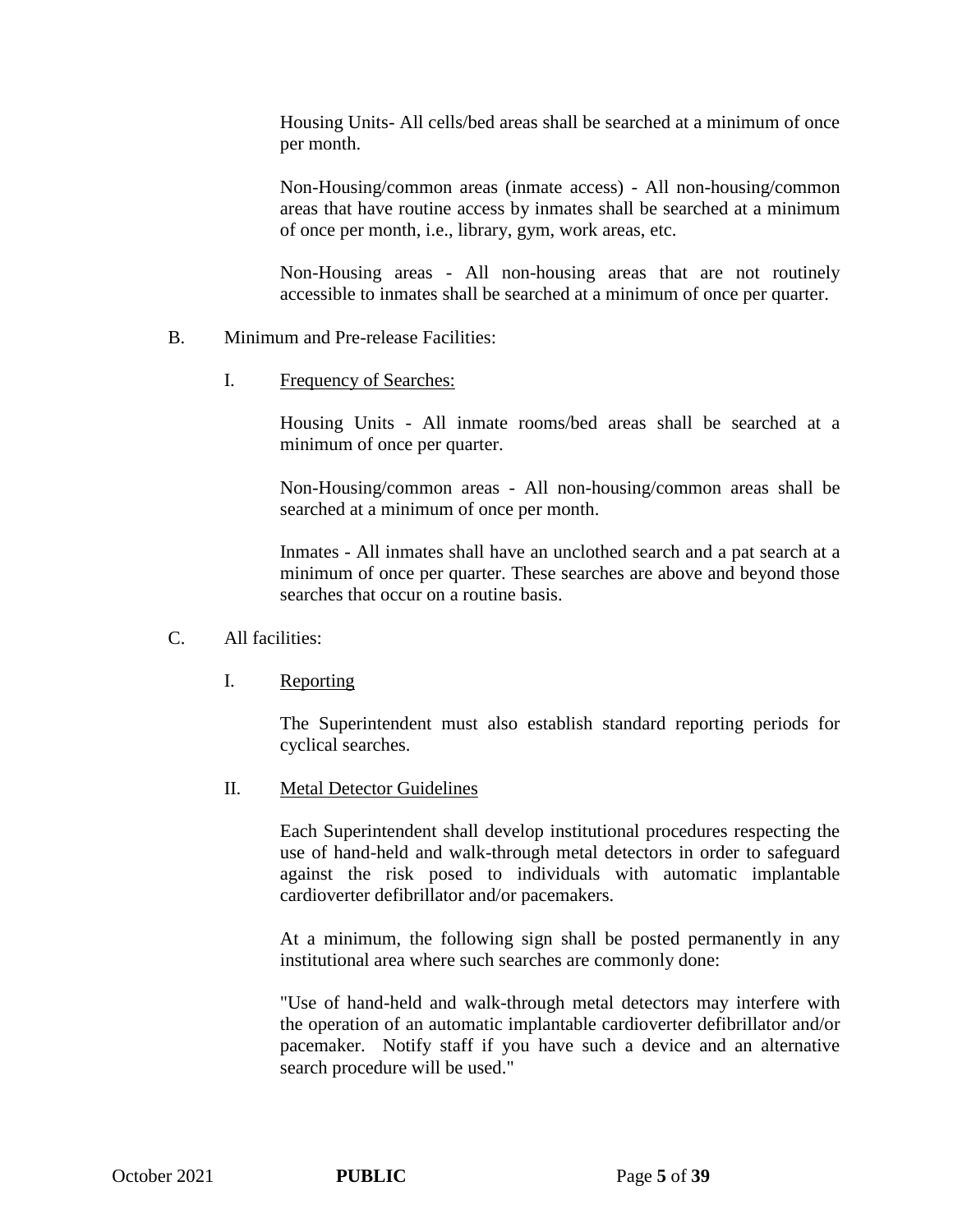- 3. Each Superintendent shall develop a tracking system to allow staff review of what searches have been conducted to date and to plan for the assignment of future searches, of areas or inmates, in advance, as appropriate.
	- A. The Schedule Cell Searches screen should be utilized to schedule specific cell or bed searches, to schedule cells that are still outstanding for the month (or quarter for Minimum and Pre-release facilities), or to use IMS to randomly schedule a selected number of cells to be searched. The Schedule Cell Searches (Auto) screen should be utilized to automatically schedule cells or beds to be searched for a specified time period and frequency by shift.
	- B. Common area searches shall be scheduled utilizing the Schedule Common Area Searches screen.
	- C. Inmate searches for Minimum and Pre-release facilities shall be scheduled utilizing the Schedule Inmate Searches screen.
	- D. The tracking system shall ensure that no particular area of the facility is either ignored or over saturated with searches.
- 4. Each Superintendent shall develop a system by which search results are entered into the IMS database.
	- A. The results of all prescheduled searches shall be documented in the Cell Search Results, Common Area Search Results, or Scheduled Inmate Results screens, as applicable.
		- NOTE: All fields must be completed within the IMS Search Results screens (the only exceptions being the search comments and items confiscated areas if the search results were negative).
	- B. The results of unscheduled inmate searches shall be documented as follows:
		- I. Routine random inmate searches (i.e., searches of random inmates after a meal period, searches of inmates returning from outside work crews, etc.) need not be normally documented. However, if during the course of a routine random search contraband is discovered, the information shall be documented in the Unscheduled Inmate Search Results screen.
		- II. Unscheduled unclothed searches of Minimum and Pre-release inmates conducted in addition to those required by 103 DOC 506.02 (B) shall be documented in the Unscheduled Inmate Search Results screen.

NOTE:The routine random search type (pat search or unclothed search) of the group must be entered in the "Unscheduled Searches" section of the screen. If the search type for the group is identified as a pat search and a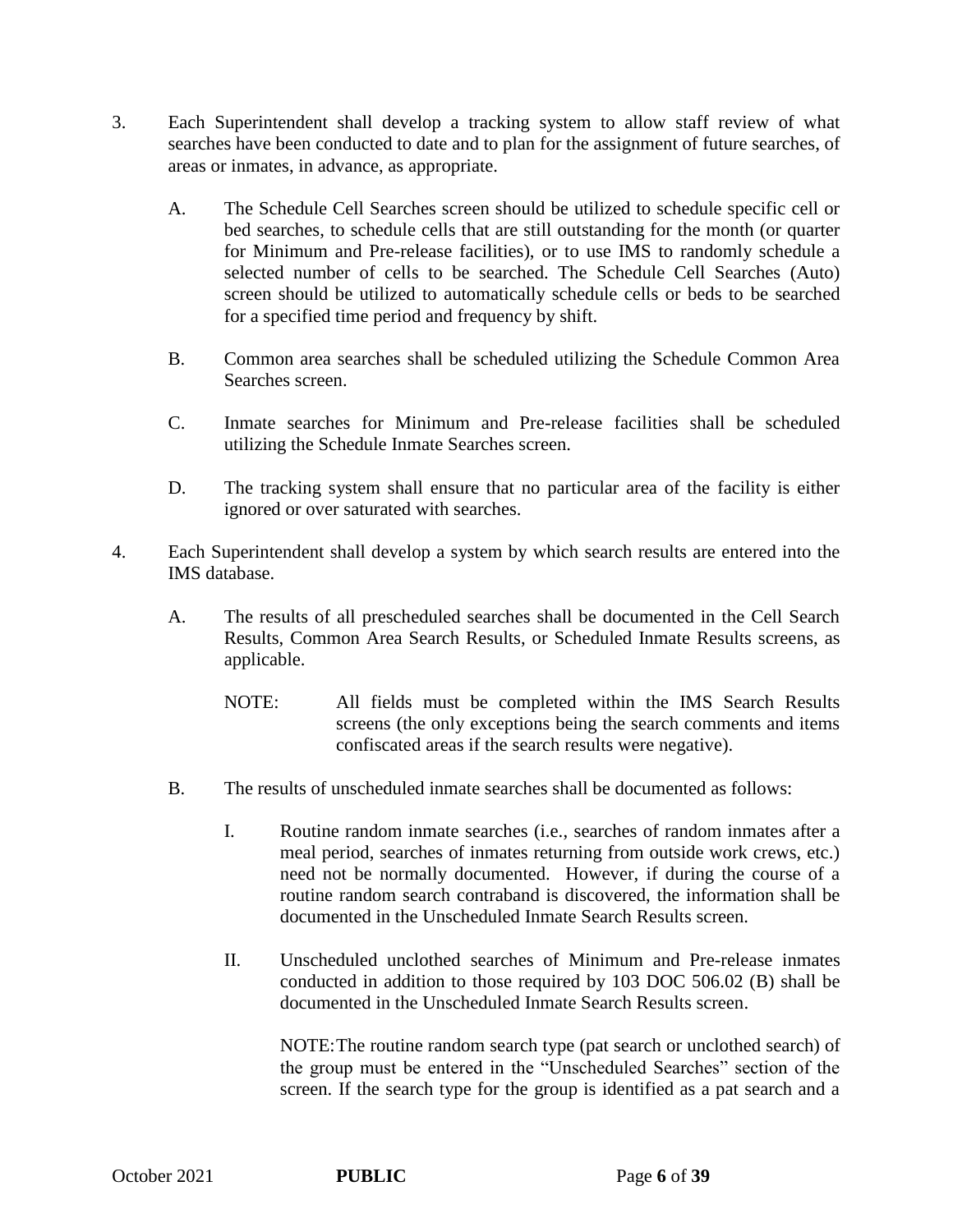particular inmate is subsequently changed to an unclothed search, the "unclothed" flag shall be checked in the "Inmates Searched" section of the screen.

- III. Unscheduled searches of common areas (e.g., searches of the visiting room before and after visits, yard area searches prior to opening the yard, etc.) shall be documented in the appropriate IMS Activity Log.
- C. Searches of staff members and visitors (e.g., search of the day, etc.) shall be documented in the appropriate IMS Activity Log or logbook.
- 5. Posts for routine searches shall be identified in the facilities procedures and shall include areas that require the searching of inmates, visitors, and staff. The plan should also cite the strategic advantage and purpose for such post assignments duties, including the type of search technique generally employed.

### **506.04 UNCLOTHED SEARCHES**

1. Unclothed Searches of Inmates:

Unclothed searches should be employed, when necessary, for the close scrutiny of an inmate's person in determining if that inmate is carrying any item(s) considered to be contraband. Searches are to be conducted in a professional and respectful manner and in the least intrusive manner possible, consistent with security needs.

Unclothed searches shall be employed for routine security checks or when there is a specific suspicious incident that would indicate that an inmate is perhaps carrying contraband.

Searches or physically examining a gender non-conforming inmate for the sole purpose of determining the inmate's genital status shall not be permitted. If the inmate's genital status is unknown, it may be determined during conversations with the inmate, by reviewing medical records, or, if necessary, by learning that information as part of a broader medical examination conducted in private by the contracted medical provider.

Gender non-conforming inmates shall have an unclothed search conducted by officers of the gender with which the inmate has identified as the search preference in accordance with 103 DOC 402, *Inmate Identification Policy,* except in exigent circumstances.

Except for gender non-conforming inmates, cross-gender unclothed searches shall not be conducted except in exigent circumstances or when performed by medical practitioners. Should such a situation arise, permission from the Superintendent must be obtained prior to the search. The search must be documented in writing through a confidential incident report.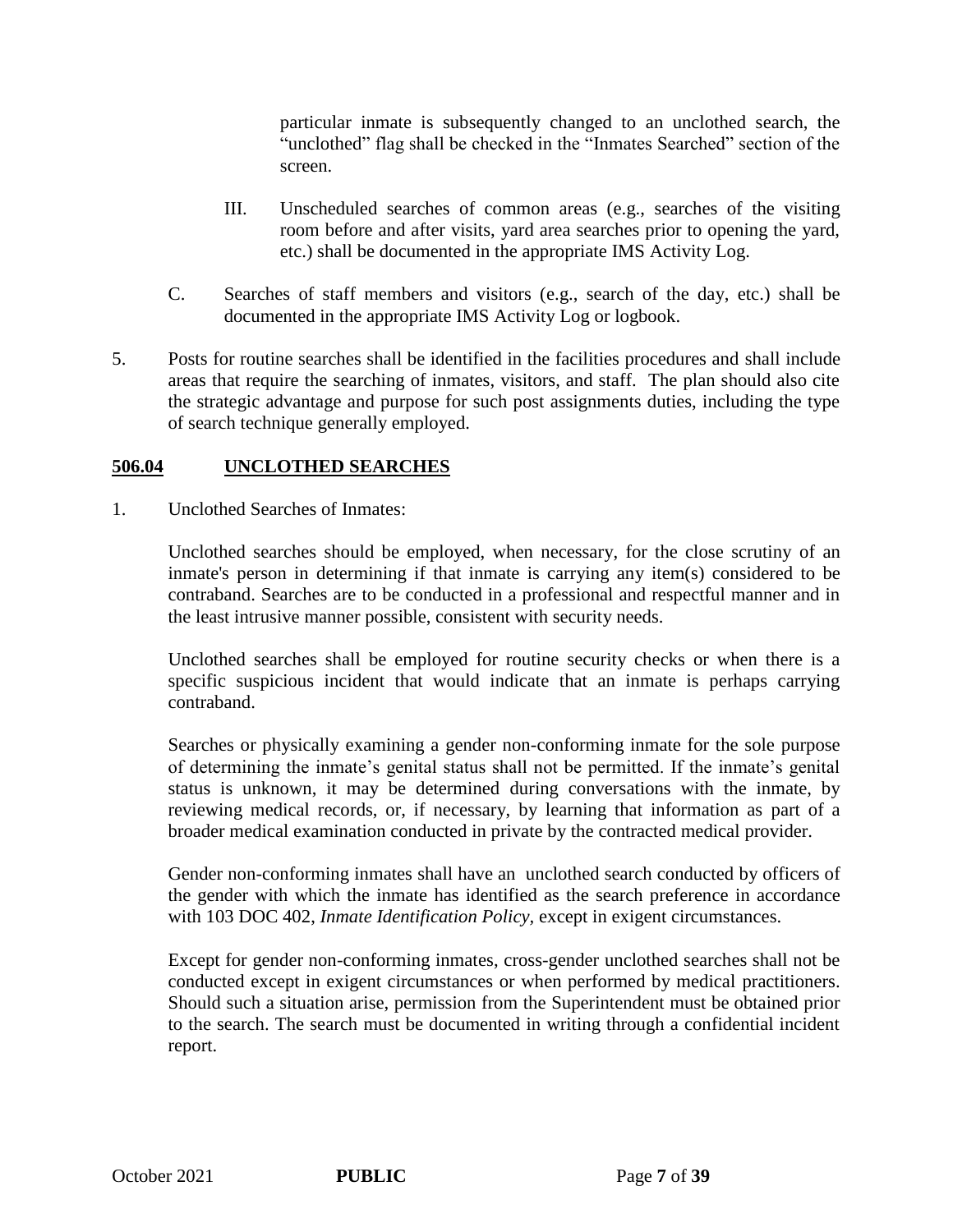Specific situations in which unclothed searches may be employed include, but are not limited to, the following:

- a. Entrance or exit from a secure perimeter and area;
- b. Before and after court, medical trips, or visits;
- c. After the detection of an alleged disciplinary infraction, when custodial staff have reason to believe a person may possess contraband;
- d. After an escape or attempted escape;
- e. Prior to placement in restrictive housing from the general population;
- f. Routine searches of housing or work areas;
- g. Transfer to/arrival at a new institution.
- h. When a passive drug detection dog positively alerts around the inmate, the inmate's cell, the inmate's mail, or the inmate's belongings;
- i. Following a use of force;
- j. Per specific institutional policies and procedures.

Note: When conducting an unclothed search of an inmate, the officer shall make notes on observations of tattoos with sketches if possible and send the information to the institution's inner perimeter security unit. Pictures of the tattoos shall be obtained and the Marks, Scars, Tattoo screen in IMS shall be completed, if not previously documented on the screen.

A search pursuant to 103 DOC 506.04(1)(i) shall not be considered a use of force unless staff are required to use force to complete said search. Staff removing clothing of an inmate (cutting off or otherwise) is not itself a use of force. If force is used to complete an unclothed search, the incident shall be reported as a use of force and reporting requirements outlined in 103 CMR 505, *Use of Force* shall be followed. Institutions shall develop site specific procedures for conducting an unclothed search of an inmate following a use of force, taking into consideration specific institution policies, procedures, gender identity, inmate and staff safety.

- 2. Authorization for unclothed searches of staff:
	- A. In order to conduct an unclothed search of a staff member, the Officer in Charge (OIC) must first be able to describe the subject's specific behavior(s) and other information supporting the inference of reasonable suspicion. The OIC should immediately consult with the Superintendent of the facility when considering whether an unclothed search is justified based on reasonable suspicion. The OIC shall review the information and circumstances with the Superintendent. If a Superintendent believes that there is reasonable suspicion for an unclothed search of a staff member (e.g., a DOC employee, vendor or volunteer) to occur, s/he shall notify the appropriate Assistant Deputy Commissioner. The subject should remain under direct observation until the unclothed search occurs.
	- B. A comprehensive review by the Assistant Deputy Commissioner and the Office of Investigative Services and/or the Office of Internal Affairs, depending on the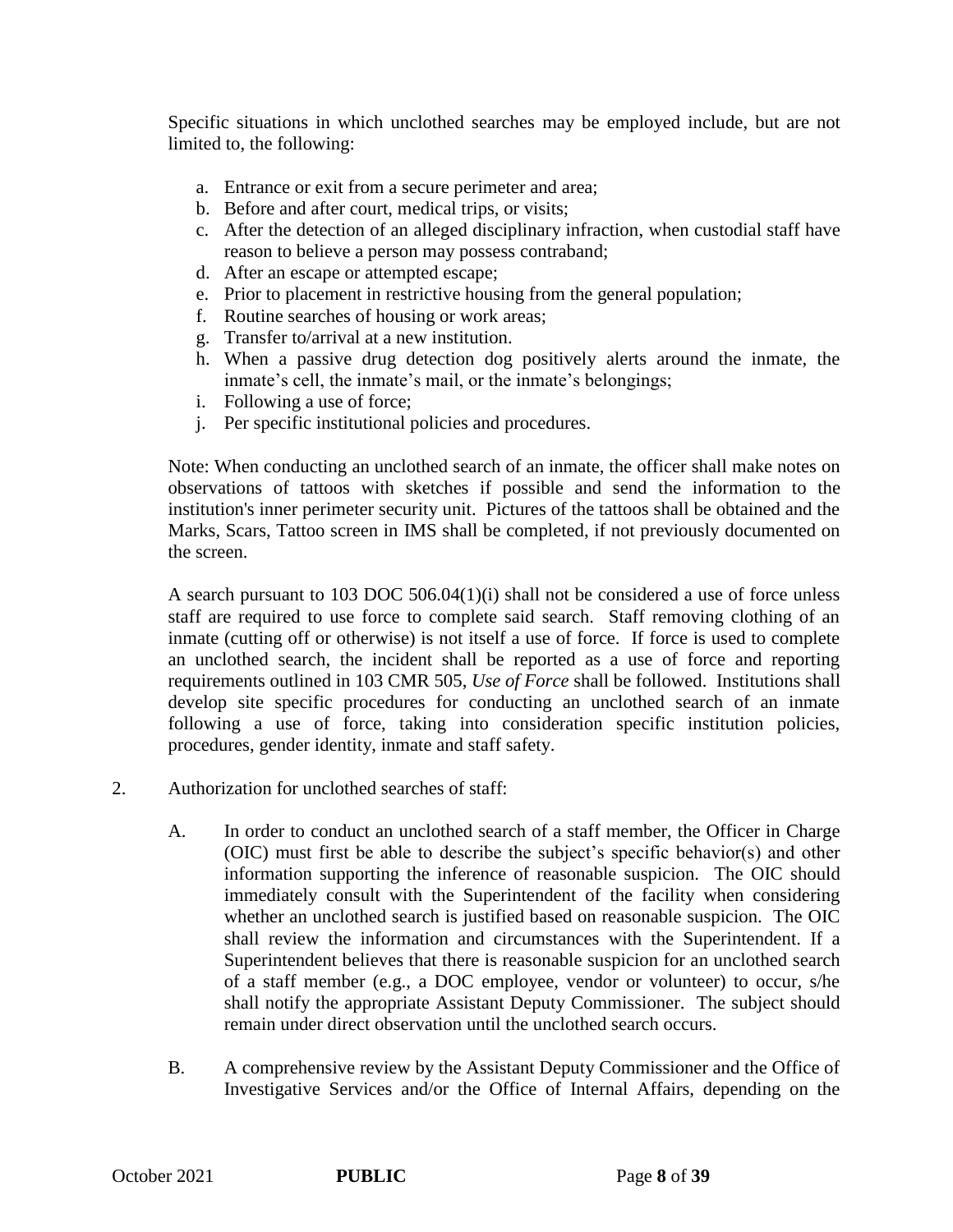case, verifying reasonable suspicion, will result in a request to the Deputy Commissioner of Prisons for approval of the actual unclothed search based on reasonable suspicion.

- C. The Deputy Commissioner of Prisons, or their designee, must then make a determination of reasonable suspicion, based upon a review of the specific facts in each situation and rational inferences drawn from the facts. The Deputy Commissioner of Prisons shall brief the Commissioner prior to the unclothed search of the staff member based on a determination of reasonable suspicion, or as soon thereafter as reasonably possible.
- D. Body cavity searches of staff members are prohibited.
- 3. Procedure for Unclothed Searches of Staff Members When Reasonable Suspicion Exists
	- A. Unclothed searches of staff members may only be conducted when authorized by the Deputy Commissioner of Prisons or their designee, after a determination of reasonable suspicion that the staff member is engaging, or attempting to engage in, prohibited activities, including possession of prohibited objects.
	- B. Each Superintendent shall develop a confidential report containing the documentation of sources/evidence relied upon to determine reasonable suspicion.
	- C. The staff member shall be offered union representation prior to the unclothed search. The staff member may request that a same sex union representative, or a union representative of the gender with which the staff member identifies, remain present during the unclothed search.
	- D. The staff member may not return to the parking lot prior to being searched.
	- E. The entire situation shall be recorded using audio recording. Date, time, place of search, all names and titles of individuals involved and role in search; circumstances justifying the search; and search results shall be stated, and the Office of Investigative Services (OIS) or OIS/IAU officer supervising the search shall give verbal instructions and dictate the progress of the search.
	- F. Staff members must sign a Consent/Refusal form to be searched and audiorecorded.
	- G. If the staff member refuses to comply with the search or refuses to sign the Consent/Refusal form, said staff member will be immediately escorted from DOC property and not allowed on any DOC property, pending the results of the investigation. The staff member should receive notice that the consequences of refusal may result in immediate disciplinary action.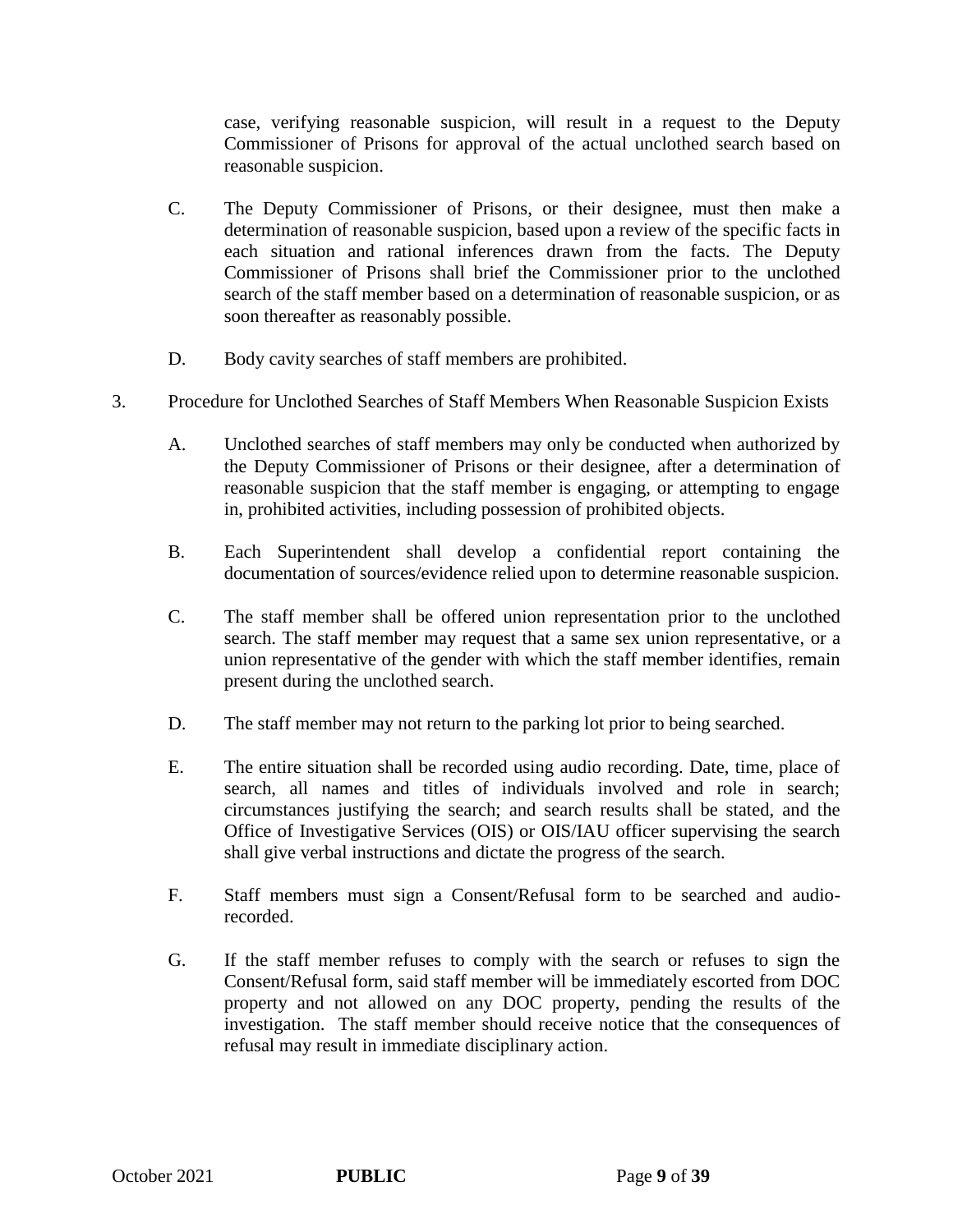- H. Gender non-conforming staff members shall, upon request by the staff member, be afforded an unclothed search by officers of the gender with which the staff member identifies.
- I. Except as described in paragraph H, unclothed searches by members of the opposite sex shall not be permitted. If a ranking female supervisor is not available, the Deputy Commissioner of Prisons shall designate a female employee (trained in unclothed search procedure and holding a higher grade than the staff member being searched) from another facility or division to conduct the search. Unclothed searches must be supervised only by an Office of Investigative Services supervisor or Internal Affairs Unit supervisor, from another work site. All employees conducting unclothed searches must have received training in the Department's unclothed search policy from the Training Academy.
- J. No more than two employees, from OIS/IAU, trained in the Department's unclothed search policy may be present as part of the unclothed search team, in addition to the union representative of the staff member being searched. The presence of additional unclothed search team members must be approved by the Deputy Commissioner of Prisons.
- 4. Refusal by Staff to an Unclothed Search

Upon learning that a staff member refuses to submit to or comply with an authorized search procedure, the supervisor from OIS/IAU must inform the staff member of the potential consequences of refusal. The unclothed search team may not use force to require staff members to submit to searches unless there is evidence of an imminent threat of serious personal injury, or that the situation imminently jeopardizes the safety, security, or orderly operation of the facility, or threatens public safety (e.g., a concealed firearm or other weapon). If the staff member refuses to comply with/consent to such search, said staff member shall be immediately escorted from DOC property and not allowed on any DOC property, pending the results of the investigation. Refusal may result in immediate disciplinary action.

5. Role of Office of Investigative Services ("OIS")/Internal Affairs Unit ("IAU") in Unclothed Searches of Staff Members

OIS/IAU shall develop an action plan for each site to include:

- Location of search (to be conducted in a private area);
- Time of search;
- OIS/IAU staff trained/approved to conduct unclothed searches on staff members;
- Except for gender non-conforming staff members or in exigent circumstances, males shall conduct unclothed searches of males and females shall provide unclothed searches of females.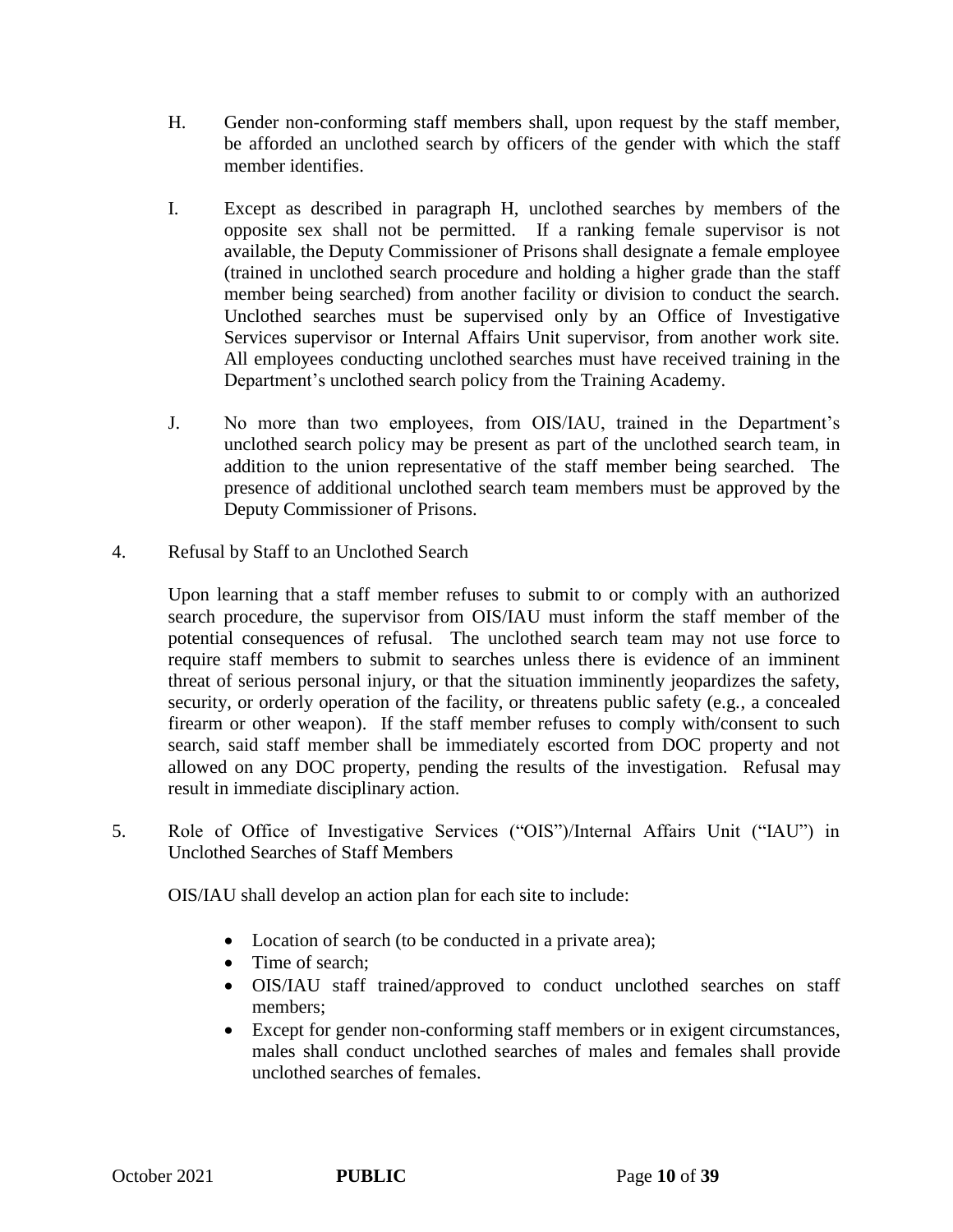- There shall always be two same sex unclothed search team employees present during searches;
- Staff members must sign a consent log before the unclothed search and audio recording begins;
- OIS/IAU shall maintain the consent log of staff member unclothed searches.
- 6. Recommended Unclothed Search Techniques for Inmates
	- A. Unclothed searches of individual inmates should be conducted in relative privacy, usually by two security personnel. Except for gender non-conforming inmates who request differently, unclothed searches by members of the opposite sex shall not be permitted, except under exigent circumstances.
	- B. When conducting an unclothed search, the following procedures should be followed: the inmate should remove their clothing, place each article in one location, and then move at least five feet from that location.
	- C. The custodial staff member should conduct a visual examination of the nude inmate rendering as much dignity to the situation as possible. During said search, the staff member should verbally give instructions to the inmate through the unclothed search procedure for body areas that include, but are not limited to: hair (inmates shall be directed to remove hair accessories, hair extensions/weaves/wigs, curlers, barrettes, hats, etc.) ears, nose, hands, fingers, under the tongue, armpits, navel, pubic region, rectum, vaginal area, inner portion of the legs, between the legs, between the toes, and soles of feet. Inmates will also be instructed to lift excess skin or particular body parts (i.e., breasts, penis, scrotum, etc.) for visual inspection. The inmate should not be instructed to touch or penetrate the anal or vaginal areas. Female inmates shall be instructed to remove any sanitary napkins or tampons. A replacement shall be given to the inmate at the conclusion of the unclothed search. Make note of any tattoos, puncture marks, or bruises. If band-aids are detected, have the inmate remove them. As part of the unclothed search, the inmate shall be instructed to turn around in the standing position, and spread their legs in such a way as to allow for visual inspection of the anal and vaginal area. The inmate shall be instructed to bend forward at the waist and spread their buttocks.

If there is suspicion that the inmate is concealing contraband, in addition to the above-noted procedures, the officer shall instruct the inmate to squat down and cough forcibly.

Any casts, bandages, or artificial limbs shall be scanned by a non-intrusive device.

D. The inmate should be given verbal instruction on removing the false teeth so the item(s) and mouth area can be visually inspected or on any other articles to be removed to expedite the situation.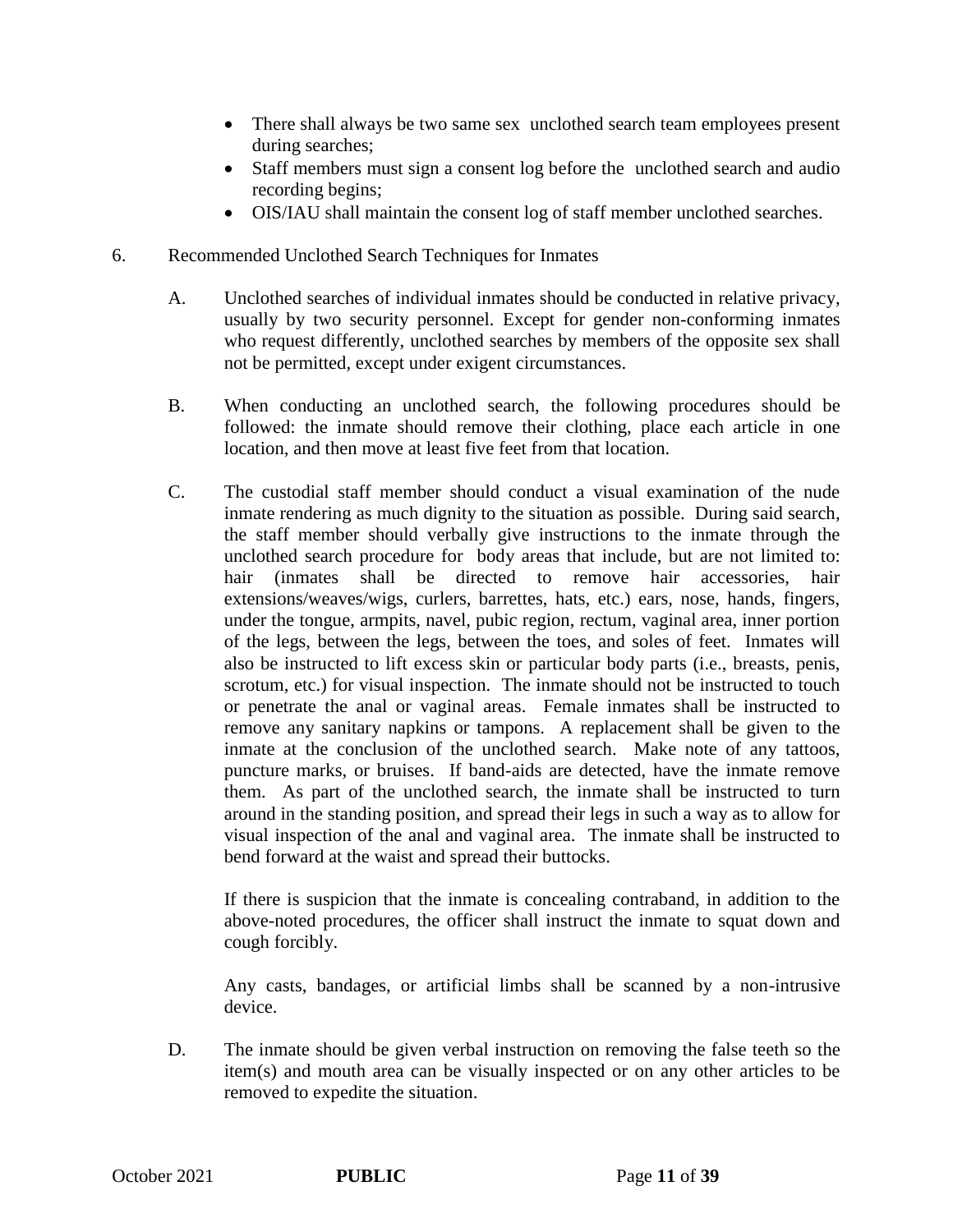- E. An examination of the inmate's clothing should follow, including: turning clothing inside out, checking linings, cuffs, waistbands, seams, patches, collars, and shoe heels, soles and interior. Eyeglass cases, watches and any other item found on the inmate's person shall be checked for contraband.
- 7. Intrusive body cavity search procedure:
	- A. There will be no intrusive body cavity searches; manual or instrumental, for security reasons unless all of the following have occurred.
		- 1. Probable cause has been determined through a reasonable belief that the inmate is carrying contraband or other prohibited material.
		- 2. Authorization has been given by the Superintendent.
		- 3. A search warrant has been obtained.

NOTE: The inspection shall be done by medically trained health care personnel.

- 8. Rectal exams performed for medical reasons will be performed for medical cause, in private, by medical personnel, with consent and with the standard medical privacy and confidentiality in effect.
- 9. Fecal search procedure: The following procedure is to eliminate or minimize the employees' exposure to all body substances while carrying out their tour of duty.
	- A. The following equipment shall be supplied to conduct the fecal search:
		- 1. Disposable latex gloves.
		- 2. Disposable resistant surface barrier.
		- 3. Plastic or wooden utensils.
		- 4. Puncture proof fluid resistant container with biohazard label.
		- 5. Red plastic bag for garbage biohazard waste.
		- 6. Antimicrobial soap.
		- 7. High level disinfectant for cleaning work surface.

### PROCEDURE:

- 1. Cover work surface with protective padding.
- 2. Glove or double glove if preferred.
- 3. Using utensils cut or mash excreta as needed.
- 4. If evidence is found, it is placed in fluid resistant container with biohazard label.
- 5. When done, roll up protective padding with all contents inside and dispose biohazard waste.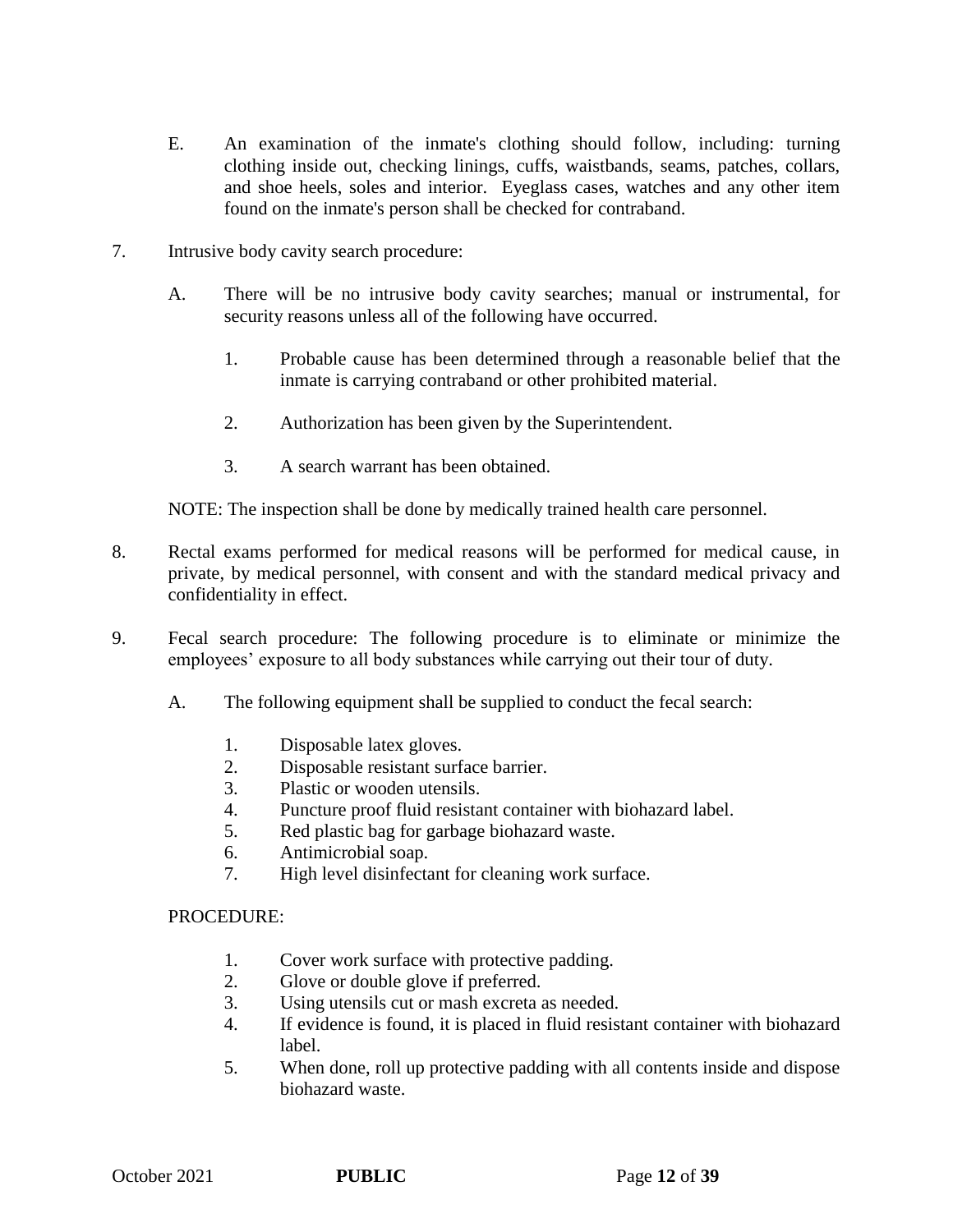- 6. Take gloves off and wash hands with an antimicrobial soap.
- 7. Spray surface with high-level disinfectant, wipe it down and spray again to leave a residue on surface.

### **506.05 FULLY CLOTHED SEARCHES (PAT SEARCH)**

1. Pat Searches of Inmates:

General - Fully clothed searches (pat search) should be employed for the relatively quick scrutiny of an inmate's person. Searches are to be conducted professionally and respectfully, and in the least intrusive manner possible, consistent with security needs. Situations where fully clothed searches may be employed include, but are not limited to: egress and ingress to housing units, work sites, dining areas and recreation areas. Crossgender pat searches of female inmates shall not be permitted absent exigent circumstances.

- 2. Recommended Fully Clothed Search Techniques
	- A. When searching a group of inmates, searched and unsearched inmates must be kept separate. Prior to the actual search, the inmate shall be instructed to remove outer garments such as jacket, sweater, hat, gloves, etc. Then with arms extended to the side at a right angle to the inmate's torso and feet apart shoulder width, the search should commence.
	- B. Clothed searches of gender non-conforming inmates shall be conducted in a professional and respectful manner, and in the least intrusive manner possible consistent with security needs.
	- C. Approaching the inmate from the rear, the custodial staff member shall remove all contents from the inmate's pockets. The custodial staff member shall then start at the bottom of the inmate's head, using both hands, touch or pat a direct course across the bottom of the arms to the armpits and then proceed to the bottom of the shoulders.
	- D. Returning hands to the original starting position, the custodial staff member shall pat the inmate's shoulders and then pat down the back and sides to the belt line. The custodial staff member shall then search the belt line, all pockets, and then touch/pat up to the top of the chest area.
	- E. At the back of the waistline, the custodial staff member shall proceed to pat/touch down the inmate's back and sides of the legs to the shoe tops. The custodial staff member shall check the shoe tips, cuffs, and socks, followed by the front and inside of the legs to the shoe tops. The custodial staff member shall check from the shoe tops up to the inmate's groin area.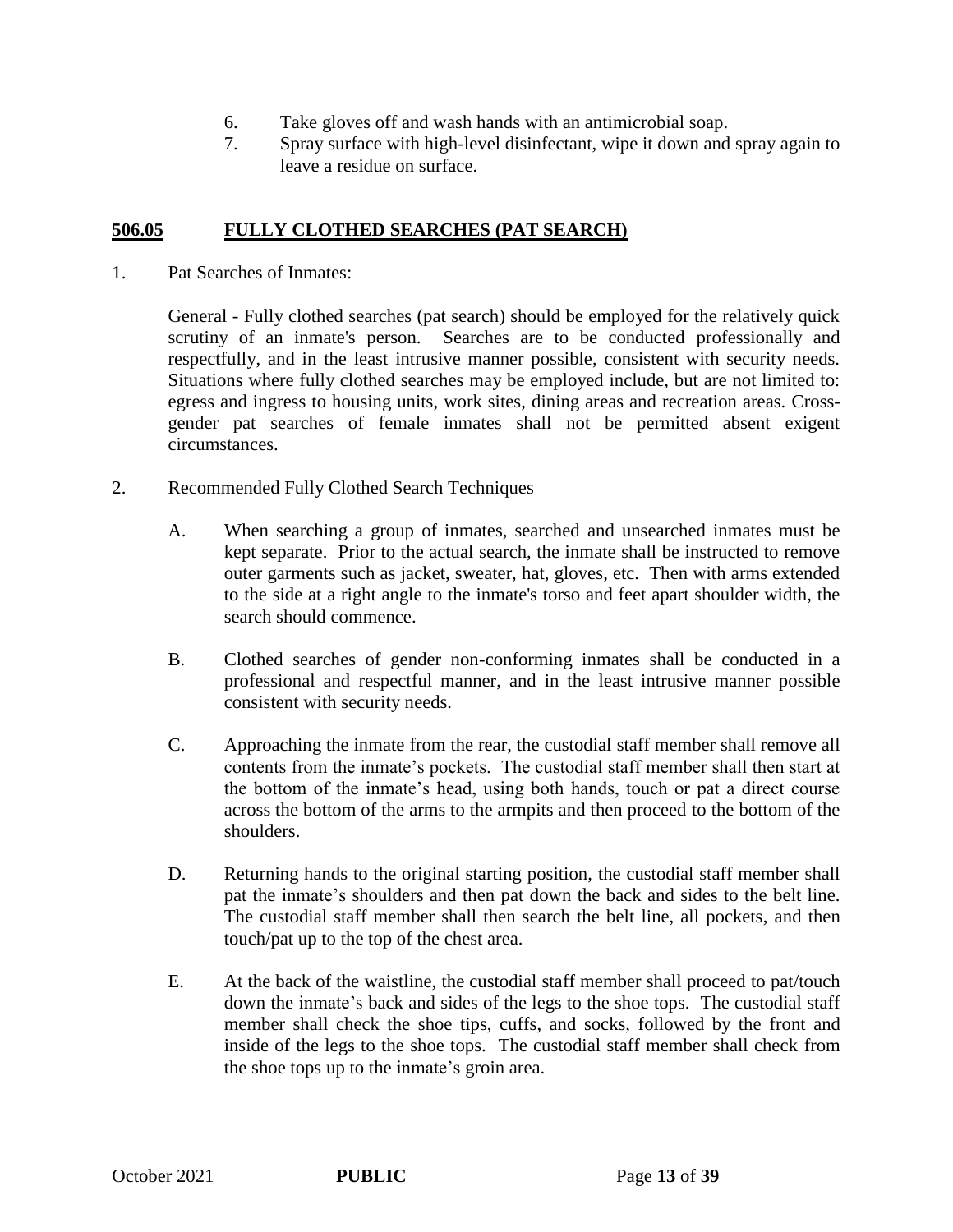- F. The custodial staff member shall make observation of the inmate's hair, ears, mouth, as well as any article carried or worn by the inmate.
- G. The custodial staff member shall exercise special care in the examination of necklaces and jewelry.
- 3. Authorization for Non-Emergency Pat Searches of Individual Staff Members beyond the search of the day:
	- A. To perform a non-emergency pat search of an individual staff member beyond the search of the day, the OIC must be able to describe the subject's specific staff member's behavior(s) and other information supporting the inference of reasonable suspicion. The OIC should immediately consult with the Superintendent of the facility when considering whether a pat search is justified based on reasonable suspicion. The OIC shall review the information and circumstances with the Superintendent. If a Superintendent believes that there is reasonable suspicion for a search of an individual staff member (e.g., a DOC employee, vendor or volunteer) to occur, authorization may be given. The subject should remain under direct observation until the pat search occurs.
	- B. The staff member shall be offered union representation.
	- C. The staff member may not return to the parking lot prior to being searched.
	- D. If the staff member refuses to comply with the search, said staff member will be immediately escorted from DOC property and not allowed on any DOC property, pending the results of the investigation. The staff member should receive notice that the consequences of refusal may result in immediate disciplinary action.
	- E. Pat searches of any staff shall be witnessed by a Shift Commander.
	- F. Pat searches shall be conducted by staff holding a higher grade than the staff member being searched and are to be conducted professionally and respectfully, and in the least intrusive manner possible, consistent with security needs.
	- G. Cross gender pat searches of staff shall not be permitted.
	- H. All searches will be appropriately documented in a confidential report.

### **506.06 INMATE HOUSING AREA SEARCHES**

1. General - In conducting searches of housing areas, as with other types of searches, two basic objectives are sought: identification of contraband and the detection of future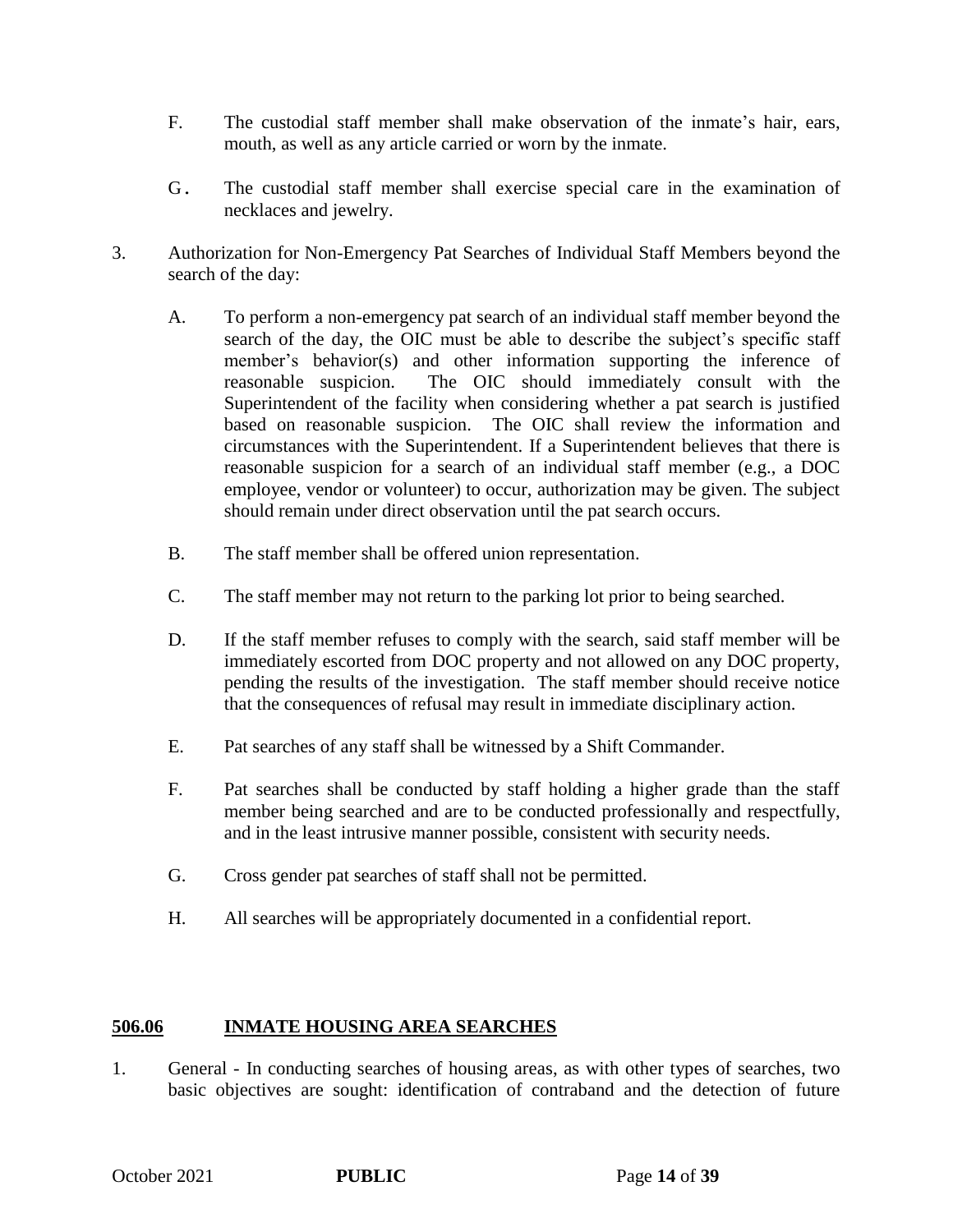escape attempts. As a result, staff shall make every effort to be thorough in conducting searches of these areas. Staff shall take care not to damage an inmate's property or unnecessarily disarrange same. Facilities shall document all housing area searches in the IMS Cell Search Results and Common Area Search Results screens. Mechanisms shall be established for tracking all types of searches by the designated supervisor (e.g., utilization of the IMS search reports, Morning Report, etc.).

- 2. Because searching cells is a time consuming operation, staff shall proceed systematically. Searches of cells having up to three bunks shall entail the search of the entire room, including all bunk areas each time the room is searched. For multiple bunk and dormitory areas consisting of four or more bunks, facility procedures shall detail the approach to be taken. (e.g., consider the number of bunks, which areas will be searched at one time and the best way to manage the task). The following are recommended techniques for searching housing areas:
	- A. Staff should search cells the same way each time until it becomes automatic. This will promote efficiency and thoroughness.
	- B. Remove the inmate from the cell/area, conduct an unclothed search and escort the inmate to another secure area.
	- C. Before entering the cell, secure the cell door in the open position to avoid being accidentally locked in the cell.
	- D. Before searching the cell, look at the items that are about to be searched. See if anything is out of the ordinary. If so, examine that item carefully.
	- E. Start the search with the bed and use it as a workbench when finished searching it. Remove the mattress and other bedding and examine above and below the bunk and in any crevices between the bunk frame and the wall. Look under the bed and check for items suspended from springs or fastened to the bed frame. With the mattress removed, examine the upper side of the bed frame and springs. Examine the bed frame supports to ensure that they have not been partially sawed through for easy removal.
	- F. Examine the mattress and pillows by rolling them lengthwise. Check the sides and ends for cuts and tears in the covering. Any indication of re-sewn seams calls for a more careful examination, including opening the seams for extensive probing. A hand held metal detector is very effective in finding metallic contraband in these items.
	- G. Examine the remaining bedding. Pay special attention to any seams or double thickness of cloth.
	- H. Search the foot/wall locker next, one shelf at a time, and return all items to their original positions. Examine all surfaces of the locker. Contraband may be taped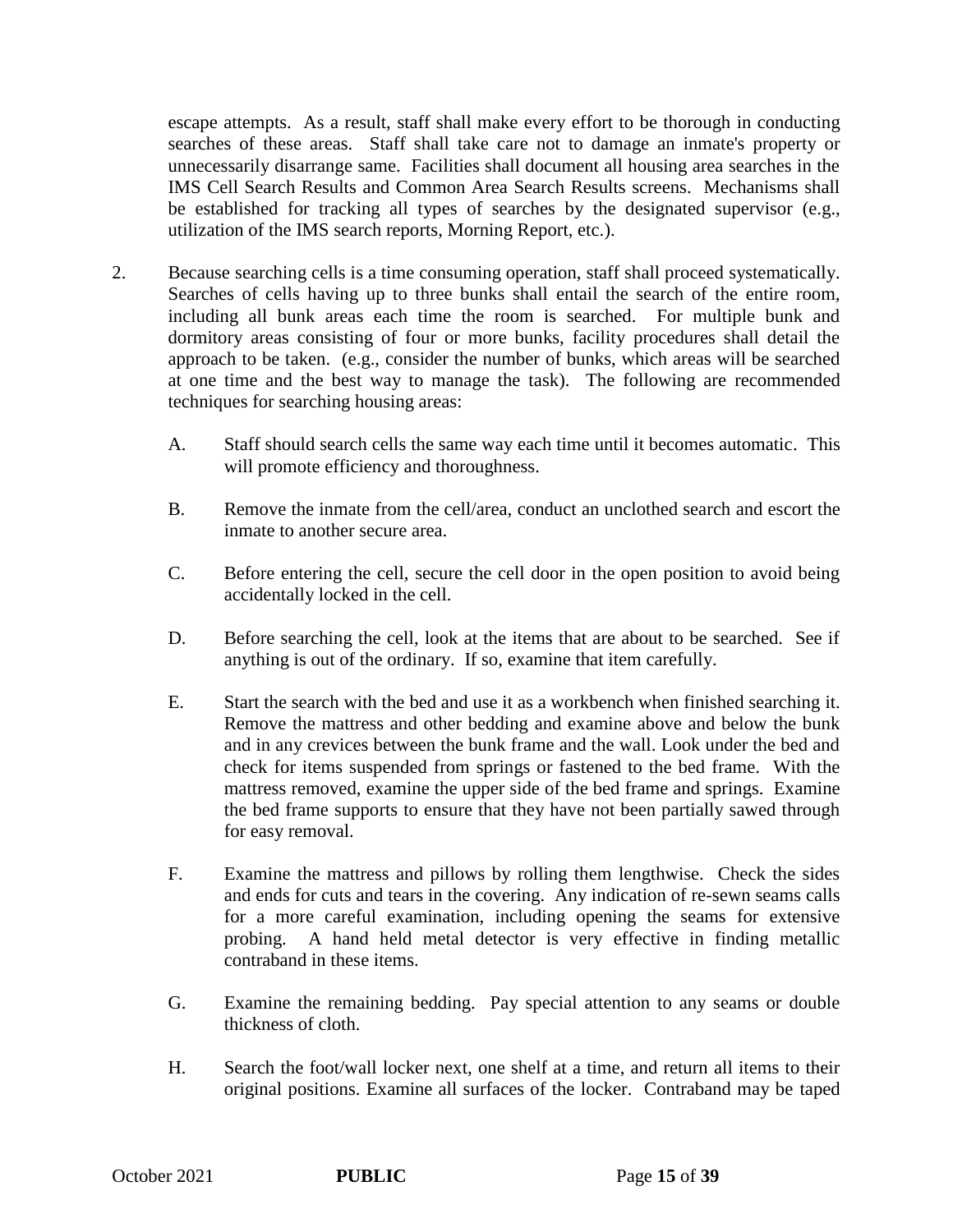to the underside of shelves or concealed in shelf ledges, supports, legs, or false sides or backs of the shelves. Also, examine any paper used to line shelves.

- I. Check all clothing (including dirty laundry) piece by piece. Pay special attention to seams, double thickness of material, and pockets.
- J. Open and check every item (letters, books, magazines, toilet articles, etc.)
- K. Examine coat hangers; certain types of plastic hangers are excellent places to conceal contraband.
- L. Check all footwear, including linings, soles, and heels: feel inside shoes all the way to the toe and remove inner soles and any removable arch supports.
- M. Shake talcum powder containers and squeeze toothpaste tubes. Remove a small content of commonplace items to check for illegal substitutions. Check to see that cakes of soap have not been hollowed out.
- N. Look in, under, and behind the wash basin and in the drain, overflow, and gooseneck water seal (if accessible). Contraband may be suspended in the pipes or hollows on wires or threads, or stuck on with glue or tape.
- O. Examine the toilet carefully, inside and out. Check under the base of the toilet, behind the toilet where it connects to the wall, and the toilet drain.
- P. Examine the toilet paper holder and all rolls of toilet paper to make certain that currency or other contraband is not rolled up within the roll.
- Q. If there are electrical outlets or other similar access panels in the room, remove them and inspect the cavities.
- R. If there are appliances, examine them carefully. Remove backs if applicable, check battery wells, examine electrical cords, and confiscate items with tampered property seals or that appear to have been altered so the insides can be searched by designated individuals prior to return to the inmate.
- S. Carefully remove any pictures from frames and examine the frame and backing material. Remove all wall coverings to see if there are any cuts in walls.
- T. Carefully scrutinize the walls, ceiling and floor for indications of sawing, digging, cutting, defacing or other possible signs of an escape attempt.
- U. Look for indications that mortar has been removed and replaced with a substitute. If the concrete is of poor quality, it is easy for the inmate to gouge out holes as hiding places for contraband.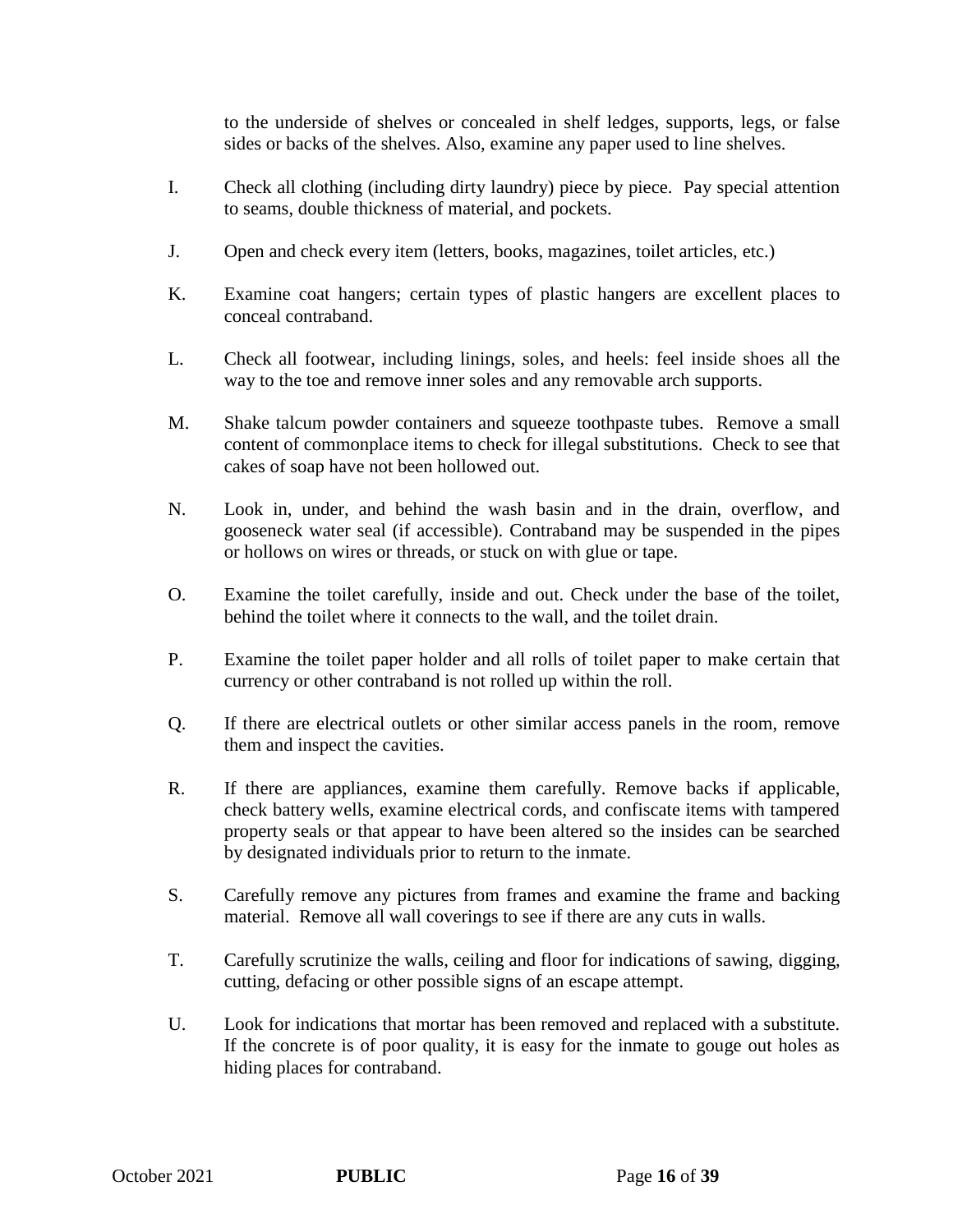- V. Check heat or ventilation duct openings for indications of tampering or concealed contraband. Look for strings, thread, or wire holding something suspended in the duct.
- W. Look around interior and exterior window frames and the outside window ledge. If ledges have a covering of any sort, be sure that nothing is concealed beneath them.
- X. Examine window bars for evidence of tampering. Be alert for any wires, strings, or thread fastened to the bars and suspended outside the window.
- Y. Carefully examine the cell door or grille, and the wall in which it is set. Pay particular attention to the areas above eye level. Examine the bars and cell door locking device for signs of tampering, and check the area with the door in both the open and closed positions.

# **506.07 RESTRICTIVE HOUSING UNIT SEARCHES**

Each inmate cell within a Restrictive Housing Unit shall be searched weekly and the search documented in the applicable IMS screen in accordance with this policy.

Any item of property removed by an officer from an inmate's cell shall be held as follows:

- 1. Property which could be evidence in disciplinary or criminal proceedings shall, by the end of the seizing officer's tour of duty, be delivered to the Superintendent or their designee for safekeeping or delivery to the appropriate law enforcement agency.
- 2. All other property which has been removed shall be forwarded to the property officer who shall inventory and store such property until such time as it is disposed of in accordance with 103 CMR 403, *Inmate Property,* section 403.14.

An unclothed search shall be performed on any inmate entering or leaving the unit, including inmate workers. All inmates shall be searched in a secure holding room or cell. Inmate workers are required to wear a jumpsuit while in the unit (any color except for red).

Food trays shall be searched by staff prior to issuance to the inmate.

# **506.08 NON-HOUSING, SHOP, PROGRAM AND ACTIVITY AREA SEARCHES**

The following are recommended search techniques for these areas of a correctional facility: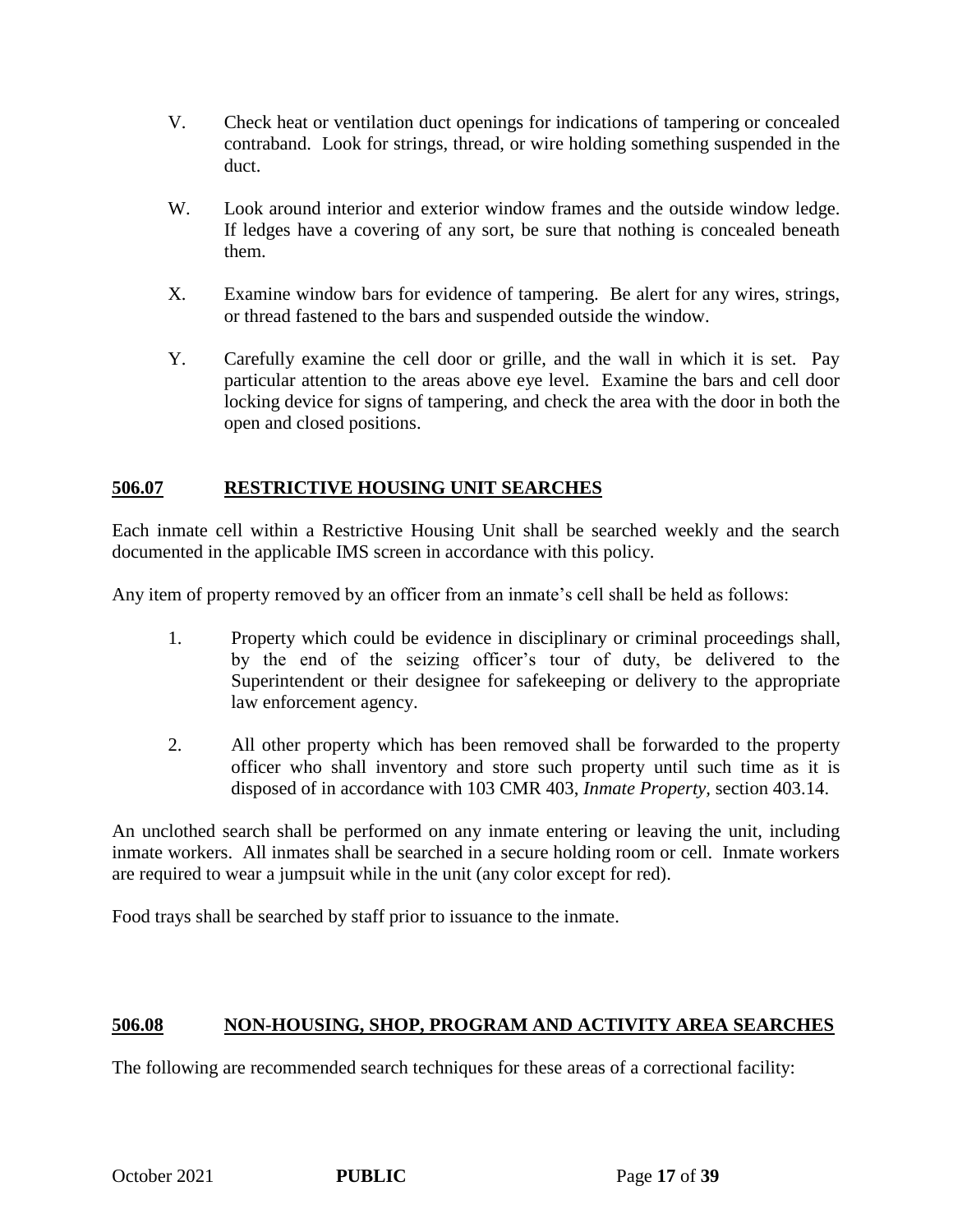- A. Common areas of the institution (including areas in housing units, shops, and program areas) should be inspected at a minimum of monthly.
- B. When performed by security staff, searches in other areas of the institution ideally should be conducted in the company of the Department Head or Manager of that section. This facilitates access to otherwise secured areas and assists in advising the staff conducting the search on questionable items.
- C. Visiting areas (including trash, furniture, shakedown areas, and toilet areas) should be thoroughly searched before and after visits. Trash removal should be completed by staff only.
- D. An element of the daily perimeter checks should include searching for items hidden next to or under fences etc.
- E. Yard areas should be inspected daily prior to opening. An element of the search plan should include that all yards on a monthly basis are scanned by a metal detection device to locate buried weapons or other contraband. Yards adjacent to roadways should be carefully searched for items thrown over the wall/fence.
- F. All institutional buildings when searched should be checked for evidence of tunnels.
- G. The vicinity of all visitor traffic points should be searched daily to discover items that are hidden or thrown by visitors that are intended for inmates. Visitor holding areas and gates should be scrutinized carefully.
- H. The ductwork and plenums (air chambers) that carry air to and from the building and into individual rooms, should be searched, not only for breaches in security, but for signs that they are being used as places of concealment for contraband.
- I. Tunnels, utility corridors, and plumbing chases should be searched.
- J. Areas outside the secure perimeter should be searched for contraband to help stem the flow of contraband into the facility.
- K. Shops, vocational training and industrial areas have a wide range of possible contraband hiding places; vents, block and brick walls, workbenches, machinery, bins, toolboxes, covered openings, elevator shafts, outbuildings, lockers and staff only areas.

### **506.09 VEHICLE AND SUPPLY SEARCHES**

1. All vehicles and supplies entering and exiting an institution within a secure perimeter shall be thoroughly searched in accordance with 103 DOC 501, *Institution Security Procedures*.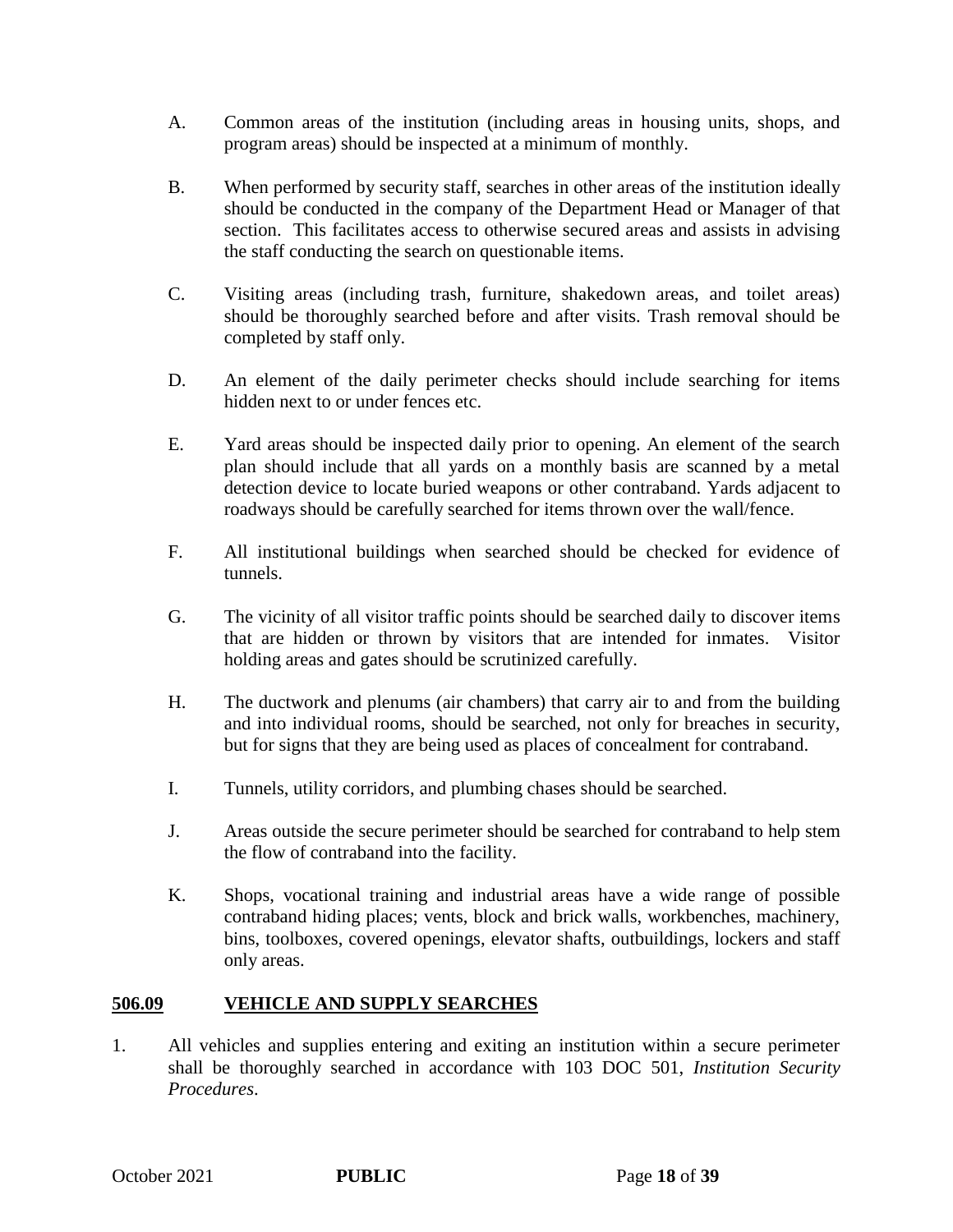- 2. Vehicle Searches (outside the secure perimeter):
	- A. It is recognized there may be instances when it is necessary to conduct searches of all vehicles on or entering institution property outside the secured facility. For the purpose of these searches the following guidelines must be adhered to.
	- B. All vehicle entrances to institutional property must be clearly marked with signs posted in both English and Spanish, stating that all vehicles entering upon correctional institutional property are subject to a search (use of K-9 patrols, etc.).

Note: All visitors refusing to comply with the search will be denied visiting privileges for that day. (This notice should be included with the institutional visiting rules and procedures).

C. For the authorization to search vehicles, not owned by the Department of Correction (Department or DOC), on institutional property, one of the following requirements must be met:

The owner/operator of the vehicle to be searched must consent and sign the provisions according to the Permission to Search Vehicle Waiver form (See Attachment A).

In cases where the owner/operator refuses to submit to the search, the following actions may be taken:

- D. If the search requested is without probable cause, the owner/operator may refuse the vehicle search and shall be permitted to leave the property.
- E. If the search requested is based upon probable cause, the following actions will be taken:
	- 1. Consultations with the District Attorney's office is recommended.
	- 2. If the vehicle to be searched cannot be secured, and if the suspected items would be considered to be hazardous in nature, or the immediate seizure is required to preserve evidence that might otherwise be destroyed, a search warrant is not needed. Once the seizure of a vehicle has been authorized, the Department of Correction Seizure Inspection Report and Vehicle Inventory Sheet must be completed. A copy of the DOC Seizure Inspection Report must be maintained at the institution and one copy shall be given to the owner of the vehicle. (See Attachments B and C).
	- 3. If the vehicle to be searched can be secured, and the evidence can be preserved, a search warrant must be obtained. Only officers appointed as Special State Police Officers under the provisions of M.G.L. c. 127, § 127,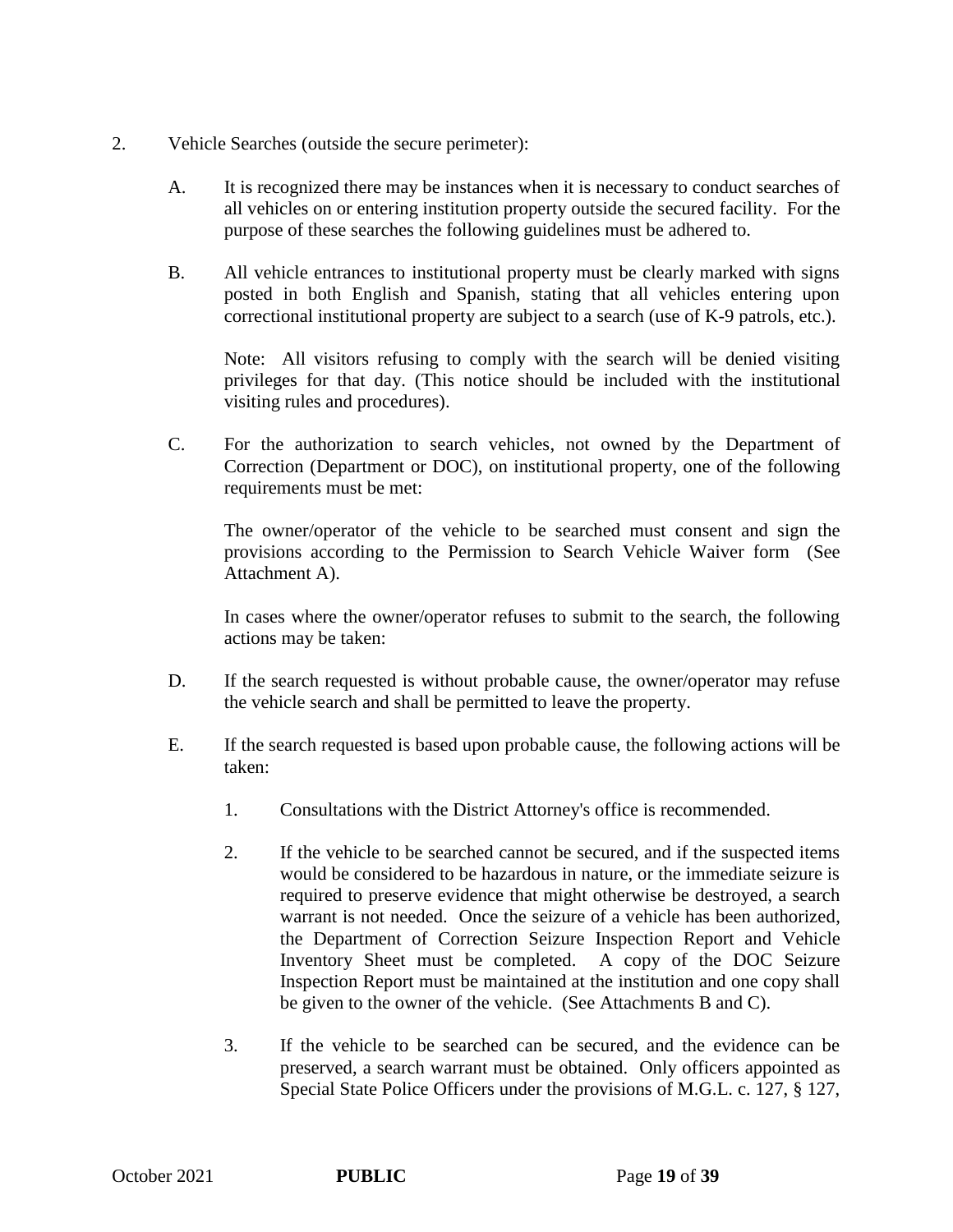shall complete the affidavit required to apply for a search warrant. Once this search warrant has been approved and when the seizure of a vehicle has been authorized, the DOC Seizure Inspection Report and Vehicle Inventory Sheet must be completed.

A copy of the DOC Seizure Inspection Report must be maintained at the institution and one copy shall be given to the owner of the vehicle (see Attachments B and C).

Note: The affidavit to secure the search warrant shall be made readily available at the institutions. In the event that the affidavit is not available, the local state police can provide a copy of the affidavit, application and search warrant form to be filed under the general laws chapter 276, §§ 1-7. When applying for a search warrant, the warrant must be based on probable cause, and the application must provide, in detail, the following: reasons for warrant, including property and places to be searched, and the person/persons to be searched.

### 3. Parking Lot Areas:

The use of K-9's and patrol officers to conduct random searches of vehicles in institutional parking areas is permitted. These searches are to ensure that vehicles are locked and no valuables are left in the open, according to DOC visiting policy. A certified drug K-9 unit that reacts to a vehicle, or an officer who observes something suspicious, may provide probable cause. If probable cause is found, the owner/operator shall be requested to submit to a search of their vehicle(s). If the request of the search is refused, the following procedures shall be followed: 103 DOC 506.09 (2) (E).

### **506.10 CELL PHONE AND CONTRABAND INTERDICTION SEARCH PLAN**

Superintendents of minimum/pre-release facilities shall conduct at least quarterly searches of random areas of the facility, including housing unit(s) and non-housing areas such as program space and inmate work areas. Results shall be entered into the IMS search results.

Superintendents of minimum/pre-release facilities shall request canine from Special Operations to assist in at least quarterly searches for the detection of contraband. These searches will be random and based on a schedule established by the Special Operations Division. An incident report via the IMS system shall be generated to document the at least quarterly search.

Superintendents of minimum and pre-release facilities shall ensure parking areas that are used by inmate visitors are searched after all visiting periods and documented in the IMS system search results.

All Community Work Crew (CWC) vans, equipment, containers, and other items that may conceal contraband shall be thoroughly searched on a daily basis.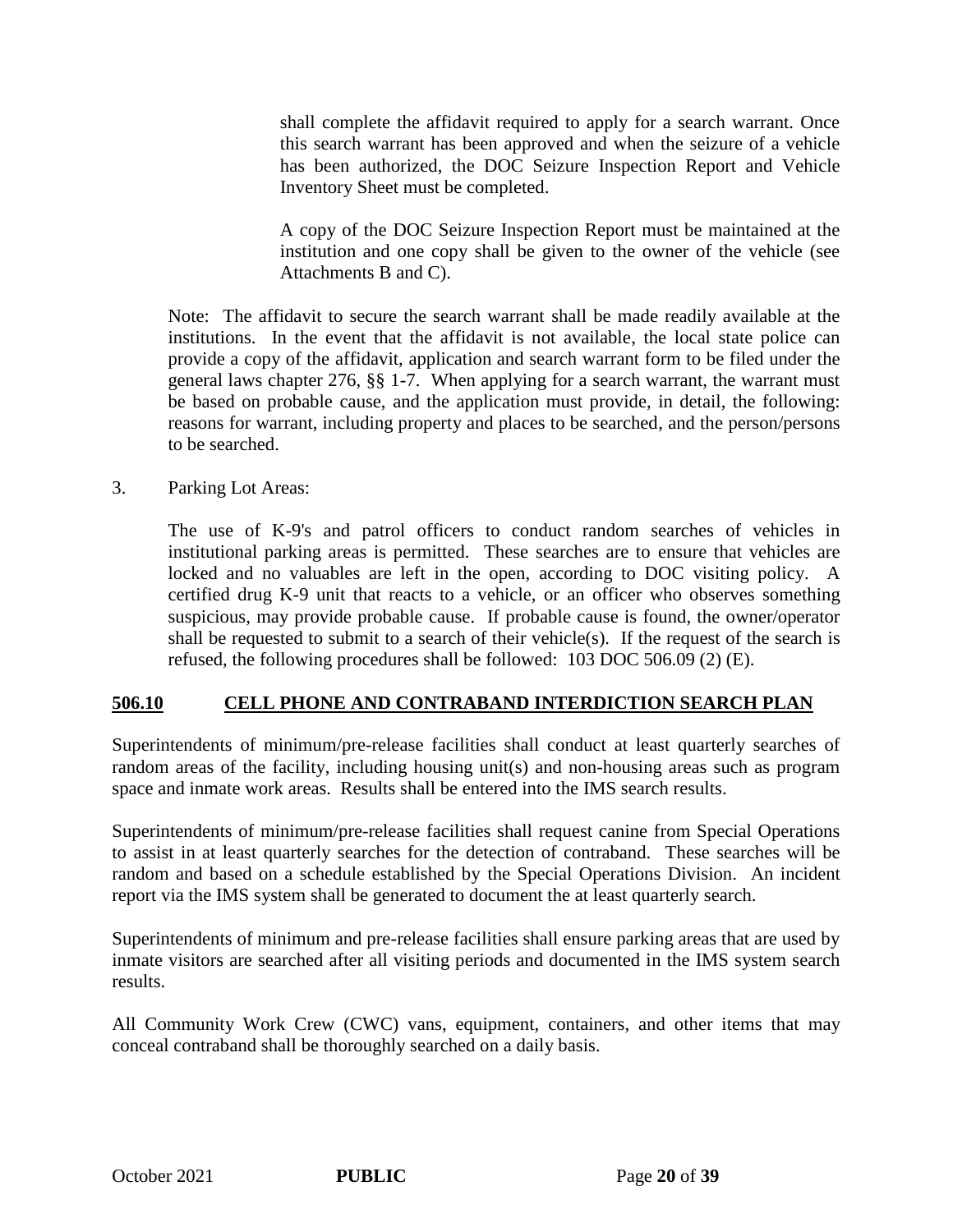The Superintendent of all facilities shall ensure that any area to which facility work crews have access without direct supervision is searched bi-weekly and documented in the IMS system search results.

Superintendents shall ensure that all cell phone finds are posted on the intranet.

### **506.11 SEIZURE OF CONTRABAND/EVIDENCE**

- A. When searches result in the seizure of contraband or other items to be used for the purpose of evidence in either a disciplinary proceeding or in the prosecution of a crime, the following procedure must be followed:
	- 1. The officer who seized the evidence must seal the evidence in an evidence bag with an Evidence Custody Form (Attachment D) attached to the bag.
	- 2. Once the evidence has been tagged, the evidence should be turned over to the custody of the assigned evidence officer to be logged and placed in the designated evidence locker. If the evidence was seized during a time when the evidence officer is unavailable, the evidence shall be placed in a secured area designated specifically for the purpose of storing evidence until custody has been turned over to the evidence officer.
	- 3. A disciplinary report or incident report shall be turned in to the Shift Commander prior to the end of that tour of duty by the officer in charge of the search(see 103 CMR 430, *Inmate Discipline*).
	- 4. If the evidence is of a perishable nature (food, suspected home brew etc.) and needs to be disposed of, pictures shall be taken to serve as documentary evidence, and shall be stored/filed along with the Evidence Custody Form.
	- 5. Any monetary evidence discovered/seized shall be forwarded to the institution treasurer who will provide a receipt of the money, which will serve as documentary evidence and shall be stored/filed along with the Evidence Custody Form.
- B. If the evidence is a positive urine sample as a result of Substance Abuse Testing the following guidelines shall be adhered to:
	- 1. Each institution shall maintain a secure storage location in accordance with 103 DOC 525, *Inmate Substance Abuse Monitoring and Testing*, equipped with a refrigerator / freezer used solely for storing urine specimen samples.
	- 2. Each urine specimen that yields a positive test result shall be photographed and have a separate Evidence Custody Form (Attachment D) properly completed and maintained throughout the process. Ensure the specimen number is clearly recorded on the form.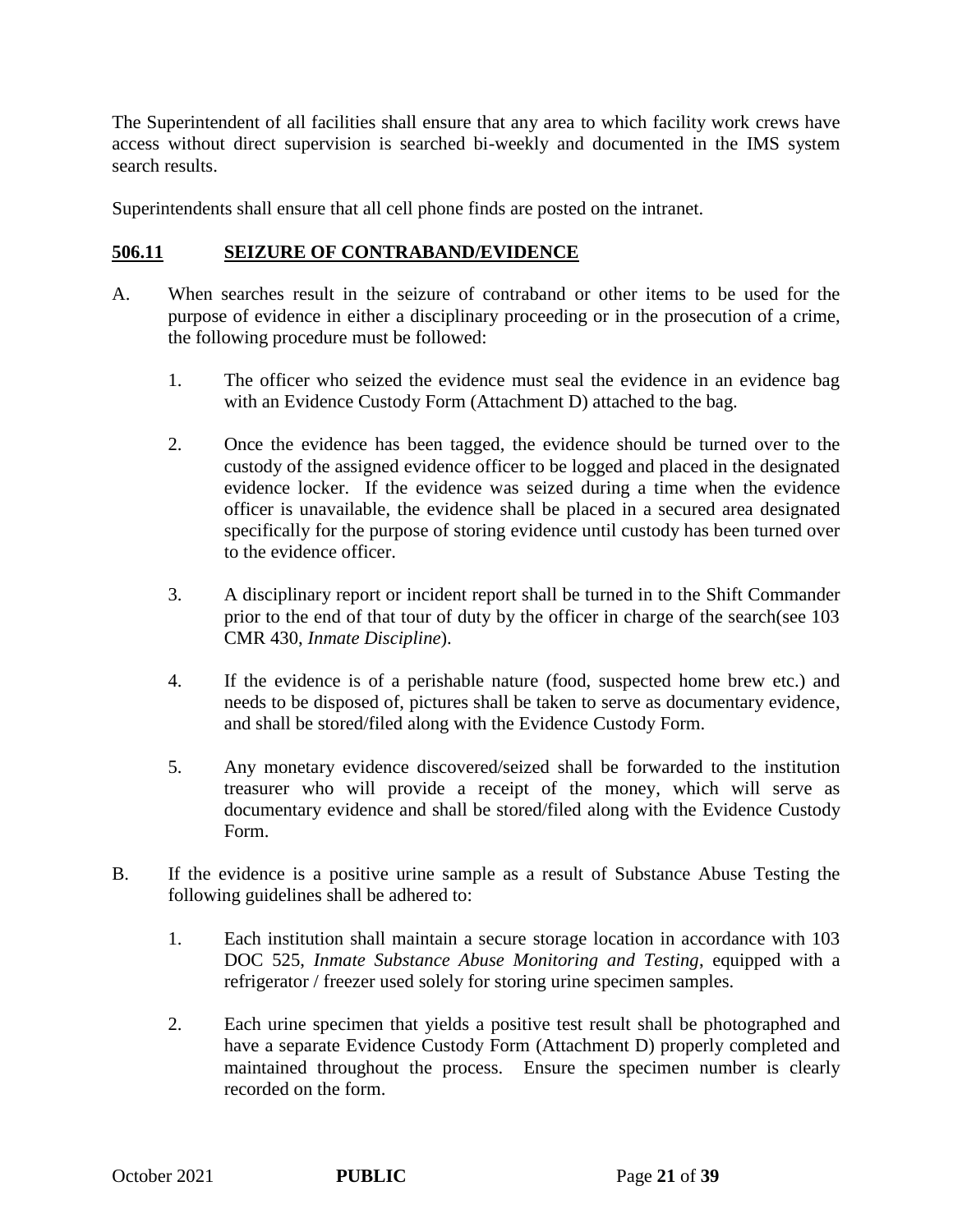Positive urine samples shall be frozen immediately and stored until the disciplinary process and/or appeal process has been completed. Once the positive urine is processed via an outside laboratory or disposed of, the photograph shall be retained on file as evidence.

### **506.12 STORAGE OF CONTRABAND/EVIDENCE**

The following guidelines shall be utilized to ensure secure storage and accountability of evidence and seized controlled substances, firearms/ammunition, chemical agent and security impact devices.

- A. The Superintendent shall designate one staff person to be the Evidence Officer and another staff person to be the Assistant Evidence Officer.
- B. All evidence, including common area finds, shall be stored in a locked cabinet within a secure room with access to the room being limited. Access to the cabinet shall be limited to only the Evidence Officer and the Assistant Evidence Officer.

The institution shall take precautions to ensure that all evidence is safely stored from water and fire damage.

- C. Evidence/contraband considered a controlled substance, and or associated paraphernalia, shall be stored in a locked cabinet within a secure room with access to the room being limited. Access to the cabinet shall be limited to only the Evidence Officer and the Assistant Evidence Officer. The cabinet shall have two separate locks on it. The Evidence Officer shall maintain the key to one lock and the Assistant Evidence Officer Shall maintain the key to the other lock. These keys shall not be given to any other persons or interchanged between the Evidence Officers. This method ensures that two persons are present each time the cabinet is opened.
	- 1. Suspected controlled substances found when the Evidence Officers are not available shall be placed into a fixed steel drop box which is secured by two locks. Access to the locks shall be restricted. The Evidence Officer shall be issued the key to access one lock and the Assistant Evidence Officer shall be issued the key to access the other lock. When both officers are present, the substance shall be removed and placed into the evidence locker.
	- 2. All drops made into the box and items removed shall be documented with the staff name(s), date and time.
	- 3. A bound log shall be maintained in a secured location on ALL evidence, including common area finds as well as controlled substances. Each item shall be logged and each entry should include: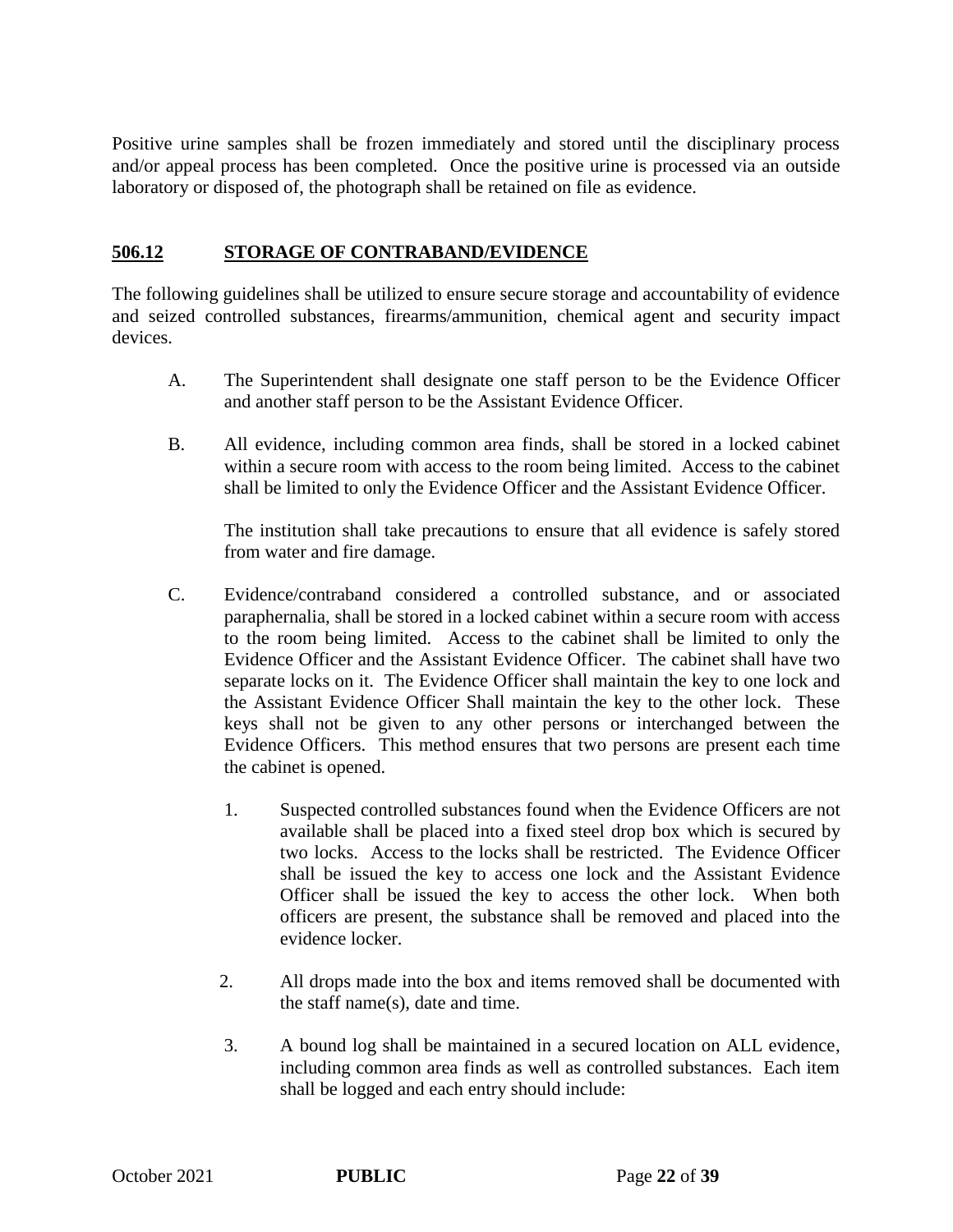- Suspect's name;
- Date of recovery;
- Location of recovery;
- Arresting and/or finding officer's name;
- Detailed description of item;
- Case number;
- Inventory number;
- Storage location;
- Chain of custody;
- Disposition; and
- Logging officer's name.
- 4. Controlled substances shall be duplicated in a separate in/out log. This log shall be maintained for all controlled substance evidence, and is to be stored inside the controlled substance cabinet. Any evidence that leaves the controlled substance cabinet for any reason (e.g., state police lab) shall be logged in and out in this log book.
- 5. Evidence submitted to the Crime Laboratory for analysis by the Drug Unit must meet the criteria set forth in Attachment I – Massachusetts State Police Drug Unit Submission Guidelines.
- 6. With each piece of evidence, a separate Evidence Custody Form (Attachment D) shall be filled out and kept with the piece of evidence.
- 7. Evidence shall be stored chronologically by year and evidence number to ensure easy accountability and access.
- D. Any firearm and/or ammunition, chemical agent, electronic control device, and specialty impact device, classified as evidence, shall be stored with the Special Operations Division.
	- 1. Any firearm and/or ammunition, chemical agent, electronic control device, or specialty impact device evidence discovered at a medium or maximum security facility shall be temporarily stored within the armory during nonbusiness hours until transported to the Special Operations Division for long term storage at the next available business day. The evidence shall be documented in accordance with this policy.
	- 2. Any firearm and/or ammunition, chemical agent, electronic control device, or specialty impact device evidence discovered at a minimum or prerelease facility shall be transported to the nearest facility armory for temporary storage during non-business hours until transported to the Special Operations Division for long term storage at the next available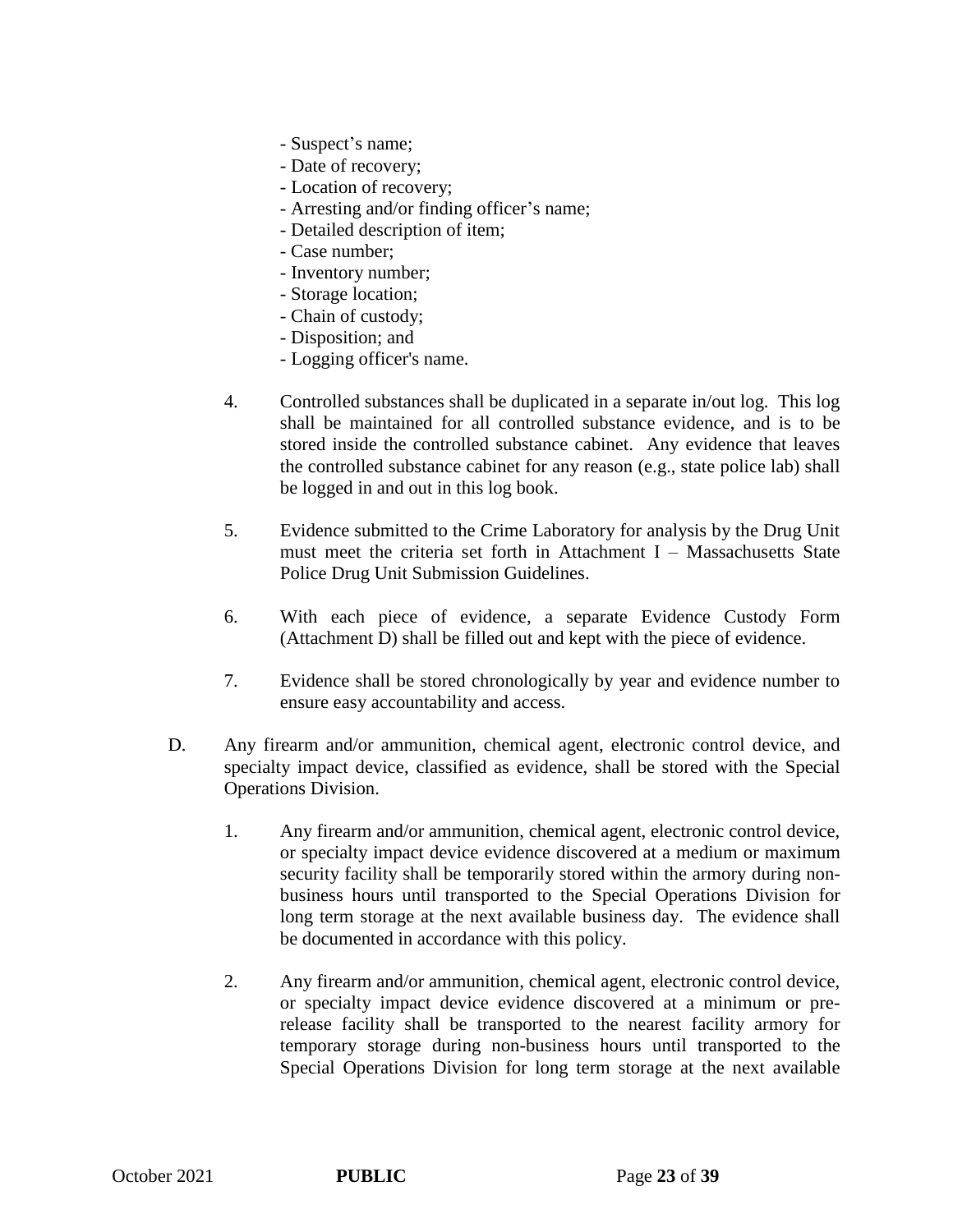business day. The evidence shall be documented in accordance with this policy.

### **506.13 DISPOSAL OF EVIDENCE/CONTRABAND**

- 1. Evidence not associated with any disciplinary or legal matter shall be maintained at the institution where it was recovered no longer than six months.
- 2. Final disposal of all evidence shall be approved in writing by the Director of Security. Final disposal of evidence relating solely to a disciplinary or civil matter, and not involving any possible criminal prosecution, shall be approved in writing by the Department's General Counsel. All evidence related to a disciplinary matter shall be held for three years from the initial sanction date to ensure that no civil action has been brought against the Department. Thus, evidence relating to a disciplinary matter that is less than three years from the initial disciplinary sanction date, shall not be submitted to the Department's General Counsel for disposal approval. After the three year period has lapsed, then approval to destroy evidence through the General Counsel shall be obtained. Final disposal of evidence relating to a criminal matter must be approved in writing by the District Attorney's Office. Once the District Attorney's Office's approval is obtained, the evidence shall be reviewed and approved by the General Counsel to ensure no civil or potential civil litigation can be brought against the Department.
- 3. Once approved, the Evidence Officer will return evidence to its rightful owner.
- 4. Evidence that is considered a controlled substance will be transported to a regional site for disposal with all accompanying documentation. All controlled substance evidence transported to the regional site must be accompanied with all completed disposal forms required by the Department of Public Health's drug destruction protocol.
- 5. Disposal of evidence will be conducted regionally. Each region will have one facility designated as the regional evidence site. There are three regions which are as follows:

| <b>REGION 1</b> | <b>REGION 2</b> | <b>REGION 3</b> |
|-----------------|-----------------|-----------------|
| MCI-CJ          | OCCC            | MCI-S           |
| MCI-CJ          | <b>OCCC</b>     | SHIRLEYMED/MIN  |
| MCI-N           | <b>MTC</b>      | <b>NCCI</b>     |
| <b>PCC</b>      |                 | MCI-C           |
| MCI-F           |                 | <b>NECC</b>     |
| <b>SMCC</b>     |                 | <b>SBCC</b>     |
| <b>LSH</b>      |                 |                 |
| <b>BPRC</b>     |                 |                 |

6. The Evidence Officer at the regional site will be responsible for the final disposal of evidence (for their institution as well as for the institutions within their region). Disposal of controlled substance evidence will be arranged through **the Millbury State Police**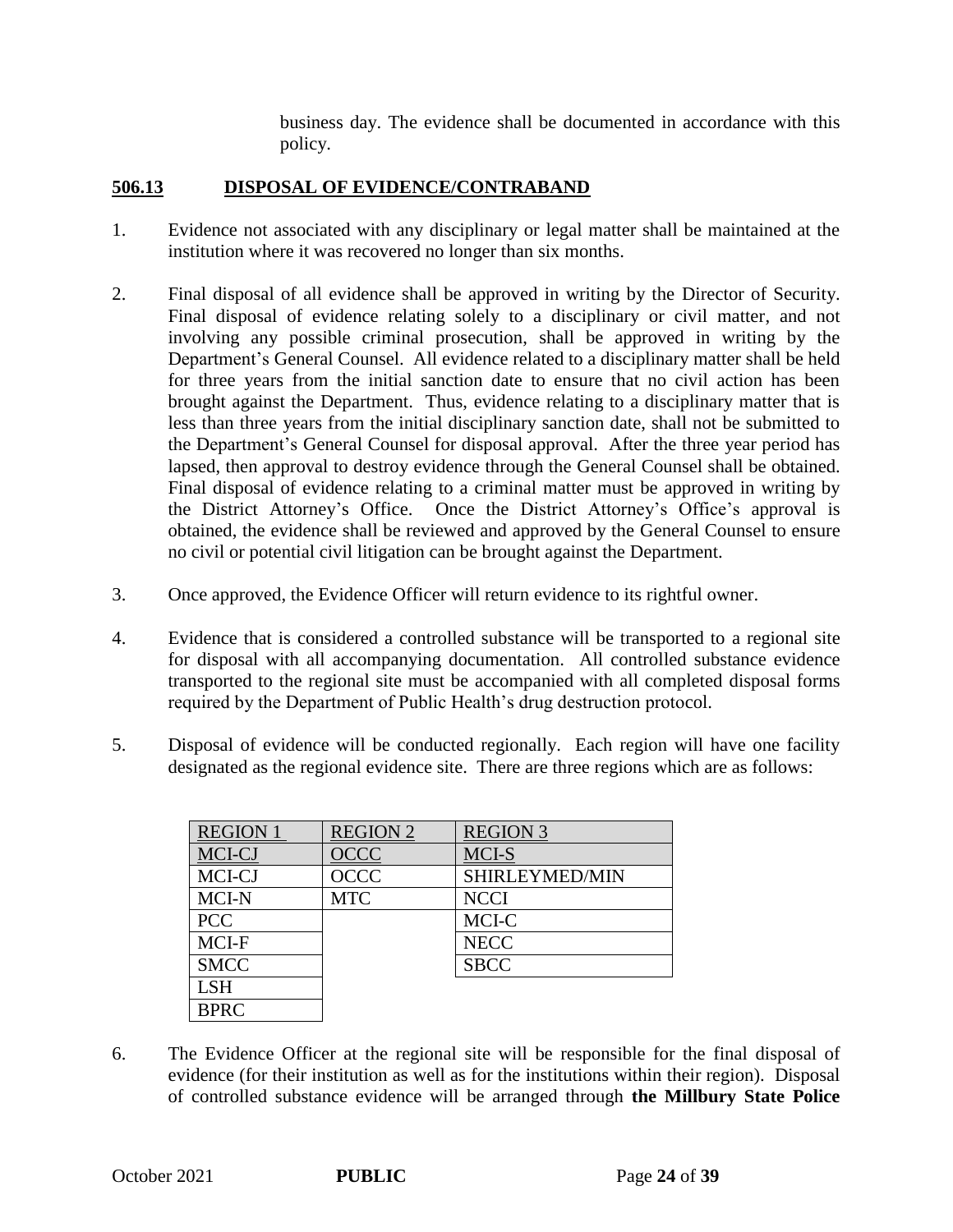**barracks (508-929-3232**). All efforts should be taken to dispose of any evidence transferred to the regional sites within six months of transfer. If held longer than six months, evidence of disposal requests shall be maintained on file.

- 7. The Evidence Officer at the regional site, after being contacted by a disposing facility, shall accept all evidence approved for disposal and shall sign a receipt acknowledging the change of custody. This receipt will then be maintained on file at the sending institution. The Evidence Officer of the sending institution shall be responsible for all appropriate documents, including log entries.
- 8. The Regional Evidence Officer shall be responsible for maintaining documentation regarding all evidence received and all evidence disposed. The Regional Evidence Officer shall also submit an annual report to their respective Assistant Deputy Commissioner, detailing all evidence received and disposed.
- 9. The Regional Evidence Officer shall ensure that there are proper log notations for all disposed evidence and that all evidence custody documents are complete and kept in a permanent file.
- 10. Quarterly audits/inventories shall be conducted by a supervisory staff person, along with the Evidence Officers, of the entire evidence process, including all evidence storage, disposal, logbooks, chain of custody forms, emergency drop box locations and accountability of all evidence at the facility. These audits shall occur at all facilities during the months of January, April, July and October, and shall be documented accordingly in each logbook inspected.

# **506.14 CRIME SCENE SEARCH AND INVESTIGATION**

When an incident occurs that may possibly result in criminal prosecution, the Superintendent, or their designee, should be notified immediately after the incident has been contained or neutralized. Each Superintendent shall ensure that the following procedures are adhered to as described in Attachment E. Crime scene search and investigation should be conducted in such a manner so as to ensure the legal protection of the rights of the inmate(s) and the preservation of evidence for the Commonwealth.

### **506.15 EMERGENCIES**

Whenever, in the opinion of the Commissioner or the Deputy Commissioner of Prisons, an emergency exists which requires suspension of all or part of 103 DOC 506, they may order such suspension, provided that any such suspension ordered by the Deputy Commissioner of Prisons lasting beyond forty-eight (48) hours is authorized by the Commissioner.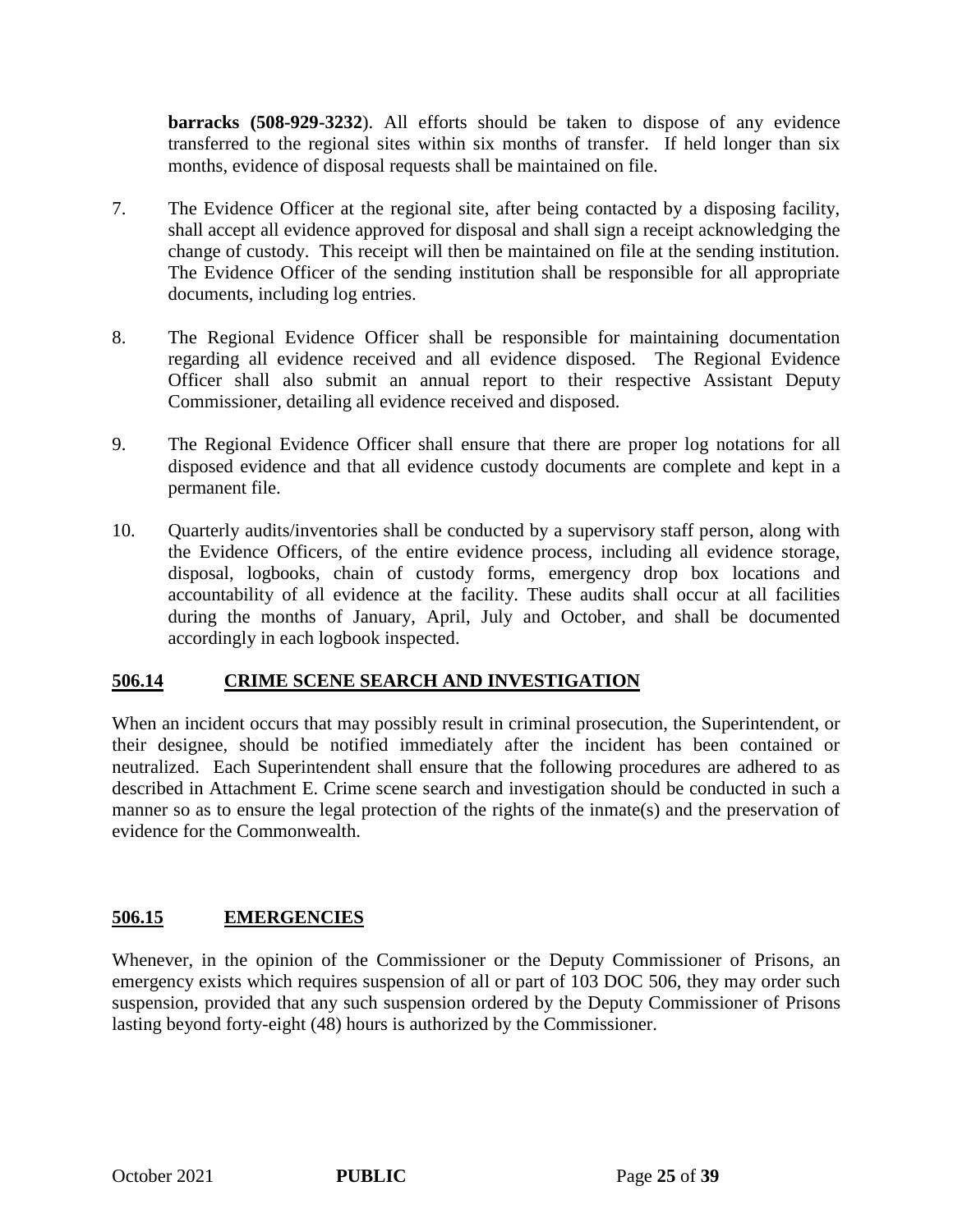Attachment A

### MASSACHUSETTS DEPARTMENT OF CORRECTION

### PERMISSION TO SEARCH VEHICLE WAIVER

I, \_\_\_\_\_\_\_\_\_\_\_\_\_\_\_\_\_\_\_\_\_\_\_\_\_\_\_\_\_\_\_\_\_\_\_\_\_\_\_\_\_\_ have been informed by and  $\Box$ who made proper identification as (an) authorized law enforcement officer(s) of the

\_\_\_\_\_\_\_\_\_\_\_\_\_\_\_\_\_\_\_\_\_\_\_\_\_\_\_\_\_\_\_\_\_\_ of my CONSTITUTIONAL RIGHT not to have a search made of the vehicle(s) owned by me and/or under my care, custody and control, without a search warrant.

Knowing of my lawful right to refuse to consent to such a search, I willingly give my permission to the above named officer(s) to conduct a complete search of the vehicle(s) located at

The above said officer(s) further have my permission to take from my vehicle, any letters, papers, materials or any other property or things which they desire for criminal prosecution in the case or cases under investigation.

This written permission to search without a search warrant is given by me to the above officer(s) voluntarily and without any reservations on the day of \_\_\_\_\_\_\_\_\_ 20\_\_, at

| Address _______________________________Address _________________________________ |
|----------------------------------------------------------------------------------|
| Phone $(H)$ Phone $(H)$ Phone $(H)$ Phone $(H)$                                  |
|                                                                                  |

\_\_\_\_\_\_\_\_\_\_\_\_\_\_\_\_\_\_\_\_\_\_\_\_\_\_\_\_\_\_\_\_\_\_\_\_\_\_\_\_\_\_\_\_\_\_\_\_\_\_.

\_\_\_\_\_\_\_\_\_\_\_\_\_\_\_\_\_\_\_\_\_\_\_\_\_\_\_\_\_\_\_.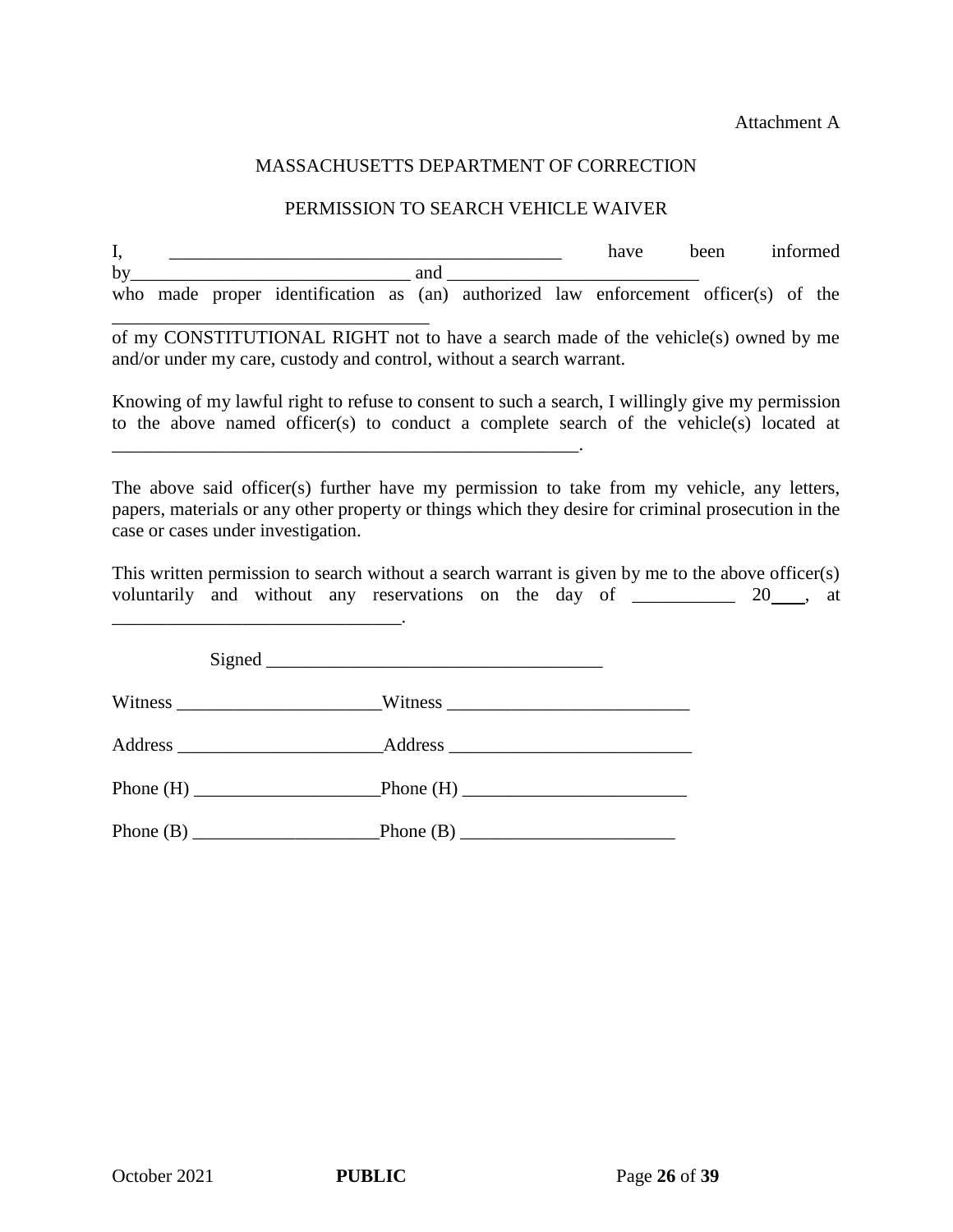Attachment B

### MASSACHUSETTS DEPARTMENT OF CORRECTION VEHICLE INVENTORY SHEET

| 0.I.C.             |                                                                    |  |  |  |  |  |
|--------------------|--------------------------------------------------------------------|--|--|--|--|--|
|                    |                                                                    |  |  |  |  |  |
|                    | Location                                                           |  |  |  |  |  |
|                    |                                                                    |  |  |  |  |  |
|                    |                                                                    |  |  |  |  |  |
|                    |                                                                    |  |  |  |  |  |
|                    |                                                                    |  |  |  |  |  |
|                    |                                                                    |  |  |  |  |  |
|                    |                                                                    |  |  |  |  |  |
|                    |                                                                    |  |  |  |  |  |
|                    | PURSUANT TO DEPARTMENTAL POLICY, THE ABOVE MOTOR VEHICLES'         |  |  |  |  |  |
|                    | CONTENTS WERE INVENTORIED AND BELOW IS AN INVENTORY OF ITEMS FOUND |  |  |  |  |  |
| AND WHERE LOCATED. |                                                                    |  |  |  |  |  |
|                    |                                                                    |  |  |  |  |  |
|                    |                                                                    |  |  |  |  |  |
|                    | FRONT FLOOR DRIVERS SIDE                                           |  |  |  |  |  |
|                    |                                                                    |  |  |  |  |  |
|                    | FRONT SEAT DRIVERS SIDE                                            |  |  |  |  |  |
|                    |                                                                    |  |  |  |  |  |
|                    |                                                                    |  |  |  |  |  |
|                    |                                                                    |  |  |  |  |  |
|                    | REAR FLOOR PASSENGERS SIDE                                         |  |  |  |  |  |
|                    |                                                                    |  |  |  |  |  |
|                    | STATION WAGON CARGO AREA                                           |  |  |  |  |  |
|                    | VAN CARGO AREA                                                     |  |  |  |  |  |
|                    |                                                                    |  |  |  |  |  |
|                    |                                                                    |  |  |  |  |  |
|                    |                                                                    |  |  |  |  |  |

Driver's Acknowledgement: I have reviewed this report, received one copy, and acknowledge that it is a true and complete description of the automotive vehicle's physical condition, inventory of items, and accessory items. I hold no one legally responsible for any missing or damaged items.

Signature \_\_\_\_\_\_\_\_\_\_\_\_\_\_\_\_\_\_\_\_\_\_\_\_\_\_\_\_\_\_\_\_\_\_\_\_\_\_\_\_\_\_Date \_\_\_\_\_\_\_\_\_\_\_\_\_\_\_\_\_\_\_\_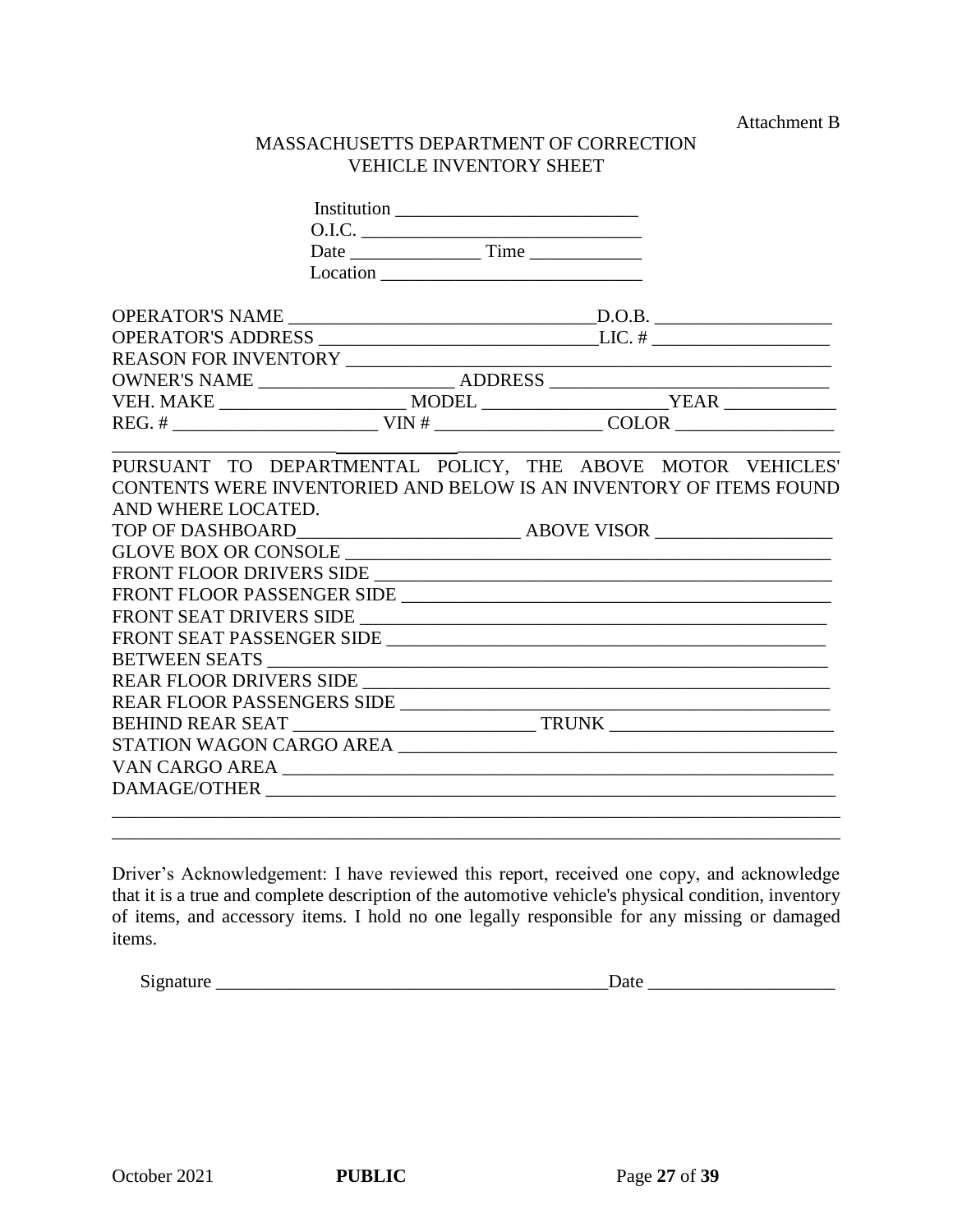#### **DEPARTMENT OF CORRECTION VEHICLE SEIZURE INSPECTION REPORT**

| <b>NAME OF INSTITUTION:</b>                                                                                                                                                                                                                                                                                     |                                                                                                                                                                                                                                |                                   |                                            |                                                                                                                                          |               |
|-----------------------------------------------------------------------------------------------------------------------------------------------------------------------------------------------------------------------------------------------------------------------------------------------------------------|--------------------------------------------------------------------------------------------------------------------------------------------------------------------------------------------------------------------------------|-----------------------------------|--------------------------------------------|------------------------------------------------------------------------------------------------------------------------------------------|---------------|
| Date of Inspection:                                                                                                                                                                                                                                                                                             |                                                                                                                                                                                                                                | Time:                             | Number of Photos:                          |                                                                                                                                          |               |
| <b>Insured's Owner's Manual:</b>                                                                                                                                                                                                                                                                                |                                                                                                                                                                                                                                |                                   |                                            |                                                                                                                                          |               |
| Insured's Address:                                                                                                                                                                                                                                                                                              |                                                                                                                                                                                                                                |                                   | Home Telephone:                            |                                                                                                                                          |               |
| Inspector's Name:                                                                                                                                                                                                                                                                                               |                                                                                                                                                                                                                                |                                   |                                            | Site of Inspection:                                                                                                                      |               |
| Plate No.: Interior Color:                                                                                                                                                                                                                                                                                      |                                                                                                                                                                                                                                |                                   |                                            |                                                                                                                                          |               |
| Year:                                                                                                                                                                                                                                                                                                           |                                                                                                                                                                                                                                |                                   |                                            | Make: Model: Color:                                                                                                                      |               |
| Vehicle Identification No.:                                                                                                                                                                                                                                                                                     |                                                                                                                                                                                                                                |                                   | Odometer Reading:                          |                                                                                                                                          |               |
| ACCESSORIES AND OPTIONAL EQUIPMENT                                                                                                                                                                                                                                                                              |                                                                                                                                                                                                                                |                                   |                                            |                                                                                                                                          |               |
| AIR CONDITIONER                                                                                                                                                                                                                                                                                                 |                                                                                                                                                                                                                                |                                   |                                            | HIGH MOUNTED BRAKE LIGHT □ AM/FM □ AM □ - RADIO                                                                                          |               |
| CRUISE CONTROL □                                                                                                                                                                                                                                                                                                | TRAILER HITCH<br>BUILT IN STEREO - YES $\Box$ NO $\Box$                                                                                                                                                                        |                                   |                                            |                                                                                                                                          |               |
| POWER BRAKES □ VINYL TOP/ROOF □                                                                                                                                                                                                                                                                                 |                                                                                                                                                                                                                                |                                   |                                            | TAPE PLAYER D BRAND__________                                                                                                            |               |
|                                                                                                                                                                                                                                                                                                                 |                                                                                                                                                                                                                                |                                   |                                            |                                                                                                                                          |               |
| POWER WINDOWS $\Box$ AUTOMATIC TRANS. $\Box$ OVERDRIVE $\Box$                                                                                                                                                                                                                                                   |                                                                                                                                                                                                                                |                                   |                                            |                                                                                                                                          |               |
| C.D. PLAYER $\Box$ BRAND                                                                                                                                                                                                                                                                                        |                                                                                                                                                                                                                                |                                   | <b>POWER LOCKS</b>                         |                                                                                                                                          |               |
| MANUAL TRANS. 3 SPD 4 SPD 5 SPD                                                                                                                                                                                                                                                                                 |                                                                                                                                                                                                                                |                                   |                                            |                                                                                                                                          |               |
| BUILT IN YES NO                                                                                                                                                                                                                                                                                                 |                                                                                                                                                                                                                                |                                   |                                            |                                                                                                                                          |               |
| POWER ANTENNA □<br>TILT WHEEL □ FACTORY INSTALLED YES □ NO □                                                                                                                                                                                                                                                    |                                                                                                                                                                                                                                |                                   |                                            | STEREO AMPLIFIER <b>BRAND</b>                                                                                                            |               |
|                                                                                                                                                                                                                                                                                                                 |                                                                                                                                                                                                                                |                                   |                                            | BUILT IN YES NO                                                                                                                          |               |
| $\begin{tabular}{l c c c} \multicolumn{2}{c}{\textbf{TINTED GLASS $\square$}} & \multicolumn{2}{c}{\textbf{SPECIAL INSTRUMENTATION $\square$ TYPE$\_} \\ \multicolumn{2}{c}{\textbf{C.B.RADIO $\square$ BRAND$\_$}} & \multicolumn{2}{c}{\textbf{SPECIAL IN STRUMENTATION $\square$ TYPE$\_$} \\ \end{tabular}$ |                                                                                                                                                                                                                                |                                   |                                            | ${\tt SPECIAL}\ {\tt INSTRUMENTATION} \ \Box\ {\tt TYPE}\_\_\_\_\_\_\_\_\_\_\_\_\_\_\_\_\_\_\_ \_ \_ \_$                                 |               |
|                                                                                                                                                                                                                                                                                                                 |                                                                                                                                                                                                                                |                                   |                                            |                                                                                                                                          |               |
| <b>REAR DEFROSTER</b>                                                                                                                                                                                                                                                                                           |                                                                                                                                                                                                                                |                                   |                                            | REAR WIPER □ RADAR DETECTOR □ BRAND _________________                                                                                    |               |
|                                                                                                                                                                                                                                                                                                                 |                                                                                                                                                                                                                                |                                   |                                            | OTHER SPECIAL OPTIONS OR ADDITIONS $\Box$                                                                                                |               |
| ROOF RACK $\square$                                                                                                                                                                                                                                                                                             |                                                                                                                                                                                                                                |                                   |                                            | $CAR \Box ALARM BRAND$                                                                                                                   |               |
|                                                                                                                                                                                                                                                                                                                 |                                                                                                                                                                                                                                |                                   |                                            | BUCKET SEATS DENITION ANTI-THEFT DEVICE DITYPE__________________________________                                                         |               |
|                                                                                                                                                                                                                                                                                                                 |                                                                                                                                                                                                                                |                                   |                                            | SPARE TIRE (OUTSIDE MOUNT) DAUTO RECOVERY SYSTEM TYPE PLACE AND TYPE                                                                     |               |
| SPECIAL WHEELS                                                                                                                                                                                                                                                                                                  |                                                                                                                                                                                                                                | CAR PHONE $\Box$ ANTENNA $\Box$   |                                            |                                                                                                                                          |               |
| SPECIAL HUB CAPS D CAR PHONE TRANSMITTER D                                                                                                                                                                                                                                                                      |                                                                                                                                                                                                                                |                                   |                                            |                                                                                                                                          |               |
|                                                                                                                                                                                                                                                                                                                 |                                                                                                                                                                                                                                |                                   |                                            |                                                                                                                                          |               |
| MISCELLANEOUS PROPERTY FOUND IN VEHICLE                                                                                                                                                                                                                                                                         |                                                                                                                                                                                                                                |                                   |                                            |                                                                                                                                          |               |
| CHECK DAMAGE, POOR CONDITION, AND MISSING PARTS BELOW                                                                                                                                                                                                                                                           |                                                                                                                                                                                                                                |                                   |                                            |                                                                                                                                          |               |
| DAMAGED                                                                                                                                                                                                                                                                                                         | RUSTED DAMAGED                                                                                                                                                                                                                 |                                   |                                            | RUSTED DAMAGED                                                                                                                           | <b>RUSTED</b> |
| 01 □ FRONT BUMPER □                                                                                                                                                                                                                                                                                             |                                                                                                                                                                                                                                | $08 \Box$ DOOR RIGHT REAR $\Box$  |                                            | $15 \Box$ WHEEL COVERS                                                                                                                   | $\Box$        |
| 02 O REAR BUMPER $\Box$ 09 O QUARTER PANEL LEFT REAR $\Box$ 16 O WINDSHIELD                                                                                                                                                                                                                                     |                                                                                                                                                                                                                                |                                   |                                            |                                                                                                                                          | $\Box$        |
|                                                                                                                                                                                                                                                                                                                 |                                                                                                                                                                                                                                |                                   |                                            | 03 $\Box$ FENDER LEFT FRONT $\Box$ 10 $\Box$ QUARTER PANEL RIGHT REAR $\Box$ 17 $\Box$ SIDE GLASS LEFT FRONT                             | $\Box$        |
| 04 □ FENDER RIGHT FRONT □ 11 □ HOOD PANEL                                                                                                                                                                                                                                                                       |                                                                                                                                                                                                                                |                                   | $\mathcal{L} \subset \mathcal{L}$ . $\Box$ | 18 SIDE GLASS RIGHT FRONT                                                                                                                |               |
| 05 □ DOOR RIGHT FRONT □                                                                                                                                                                                                                                                                                         |                                                                                                                                                                                                                                | $12 \square$ ROOF PANEL $\square$ |                                            | 19 □ SIDE GLASS LEFT REAR                                                                                                                | $\Box$        |
| 06 □ DOOR LEFT FRONT                                                                                                                                                                                                                                                                                            | L                                                                                                                                                                                                                              | 13 □ TRUNK LID                    | L.                                         | 20 □ SIDE GLASSRIGHT REAR<br>$\Box$                                                                                                      |               |
| 07 DOOR LEFT REAR                                                                                                                                                                                                                                                                                               | П                                                                                                                                                                                                                              | $14 \square$ GRILL                |                                            | $21 \Box$ REAR WINDOW<br>L                                                                                                               |               |
| 22 □ WORN OR SOILED INTERIOR □                                                                                                                                                                                                                                                                                  |                                                                                                                                                                                                                                |                                   |                                            |                                                                                                                                          |               |
|                                                                                                                                                                                                                                                                                                                 |                                                                                                                                                                                                                                |                                   |                                            |                                                                                                                                          |               |
|                                                                                                                                                                                                                                                                                                                 |                                                                                                                                                                                                                                |                                   |                                            |                                                                                                                                          |               |
|                                                                                                                                                                                                                                                                                                                 |                                                                                                                                                                                                                                |                                   |                                            |                                                                                                                                          |               |
| This above is a true statement of any existing damage, rust or missing parts as of this date. The undersigned certifies that this inspection                                                                                                                                                                    |                                                                                                                                                                                                                                |                                   |                                            | <b>NO EXISTING DAMAGE, RUST</b>                                                                                                          |               |
| report is true and complete and that I have seen and photographed the vehicle stated above.                                                                                                                                                                                                                     |                                                                                                                                                                                                                                |                                   |                                            | OR MISSING PARTS.                                                                                                                        |               |
|                                                                                                                                                                                                                                                                                                                 |                                                                                                                                                                                                                                |                                   |                                            |                                                                                                                                          |               |
| <b>Inspector's Signature</b>                                                                                                                                                                                                                                                                                    |                                                                                                                                                                                                                                |                                   |                                            |                                                                                                                                          |               |
|                                                                                                                                                                                                                                                                                                                 |                                                                                                                                                                                                                                |                                   |                                            | DRIVER'S ACKNOWLEDGMENT: I have reviewed this report, received one copy, and acknowledge that it is a true and complete                  |               |
|                                                                                                                                                                                                                                                                                                                 |                                                                                                                                                                                                                                |                                   |                                            | description of the automotive vehicle's physical condition and accessory items, and I hold no one legally responsible for any missing or |               |
| damaged items.                                                                                                                                                                                                                                                                                                  |                                                                                                                                                                                                                                |                                   |                                            |                                                                                                                                          |               |
|                                                                                                                                                                                                                                                                                                                 |                                                                                                                                                                                                                                |                                   |                                            |                                                                                                                                          |               |
|                                                                                                                                                                                                                                                                                                                 | Witness: Witness and the contract of the contract of the contract of the contract of the contract of the contract of the contract of the contract of the contract of the contract of the contract of the contract of the contr |                                   |                                            |                                                                                                                                          |               |
|                                                                                                                                                                                                                                                                                                                 |                                                                                                                                                                                                                                |                                   |                                            |                                                                                                                                          |               |
|                                                                                                                                                                                                                                                                                                                 |                                                                                                                                                                                                                                |                                   |                                            |                                                                                                                                          |               |
|                                                                                                                                                                                                                                                                                                                 |                                                                                                                                                                                                                                |                                   |                                            |                                                                                                                                          |               |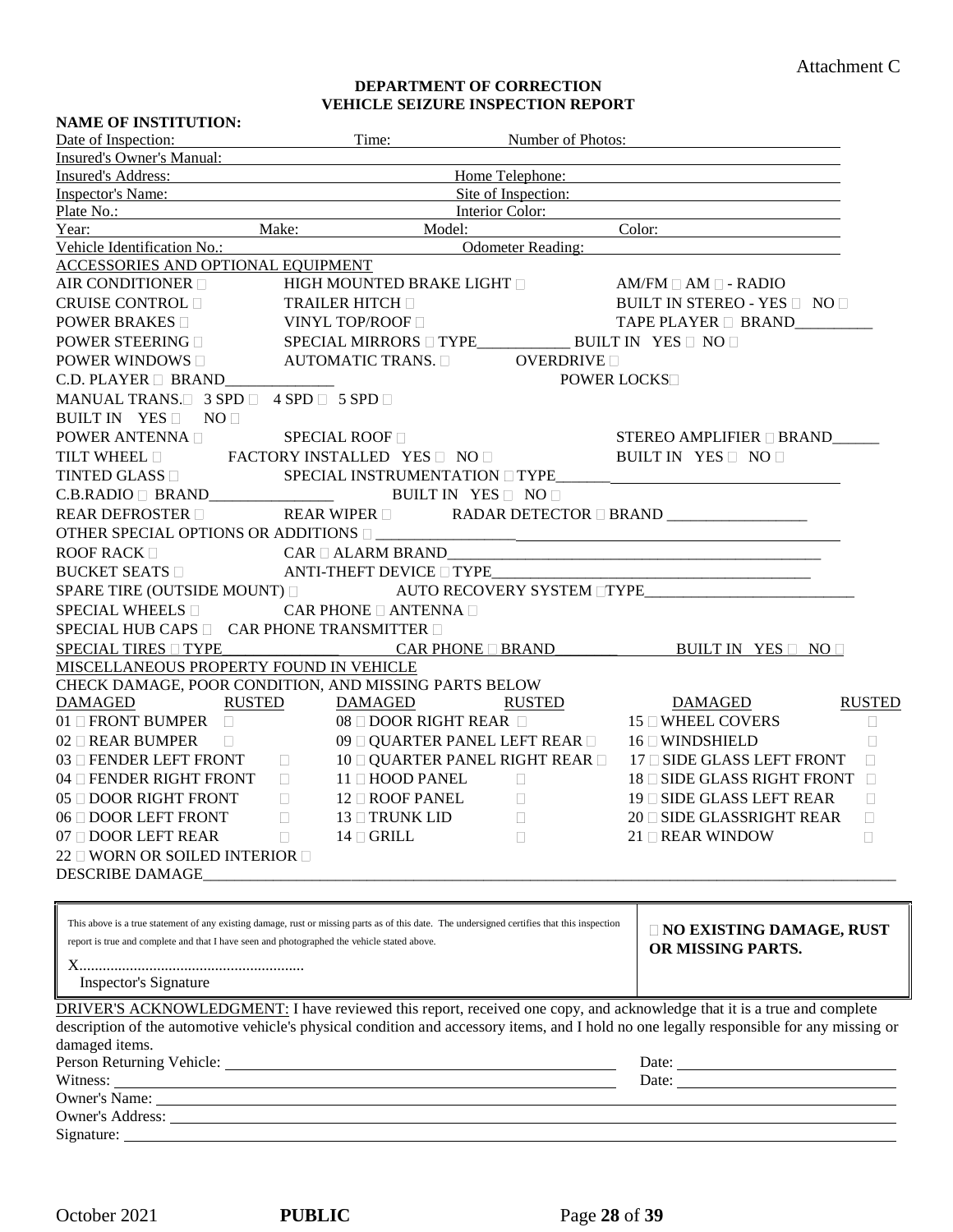

# **Commonwealth of Massachusetts** *Department of Correction* **Evidence Custody Form**

**103 DOC 506 – Attachment D**

| <b>Institution</b>                            |                             |  |
|-----------------------------------------------|-----------------------------|--|
| <b>Suspect's Name/No.</b>                     | <b>Inventory</b> #          |  |
| <b>Case / Disciplinary</b><br><b>Report #</b> | Specimen#                   |  |
| Date/Time of<br><b>Recovery</b>               | <b>Location of Recovery</b> |  |
| <b>Recovered By</b>                           | <b>Logging Officer</b>      |  |
| <b>Reason obtained</b>                        | <b>Storage Location</b>     |  |
|                                               | <b>Evidence Description</b> |  |
|                                               |                             |  |
|                                               |                             |  |
|                                               |                             |  |
|                                               |                             |  |

| <b>Chain of Custody</b> |                                       |                 |  |  |  |  |  |
|-------------------------|---------------------------------------|-----------------|--|--|--|--|--|
| Date                    | <b>Released by:</b><br>(Name / Title) | <b>Purpose:</b> |  |  |  |  |  |
|                         |                                       |                 |  |  |  |  |  |
|                         |                                       |                 |  |  |  |  |  |
|                         |                                       |                 |  |  |  |  |  |
|                         |                                       |                 |  |  |  |  |  |
|                         |                                       |                 |  |  |  |  |  |

### **Final Disposition Authorization**

The item(s) listed on this document are no longer required as evidence and may be disposed of. The disposal action shall be:

Name / Title (Print) Signature Date Communication Signature Date Date Date Date

# **Witness to Disposal**

The item(s) listed on this document (was) (were) destroyed by the evidence officer by means of: \_\_\_\_\_\_\_\_\_\_\_\_\_\_\_\_\_\_\_\_\_\_\_\_\_\_\_\_\_\_\_\_\_\_\_\_\_\_\_\_\_\_\_\_\_\_\_\_\_\_\_\_\_\_\_\_\_\_\_\_\_\_\_\_\_in my presence.

Name / Title (Print) Signature Date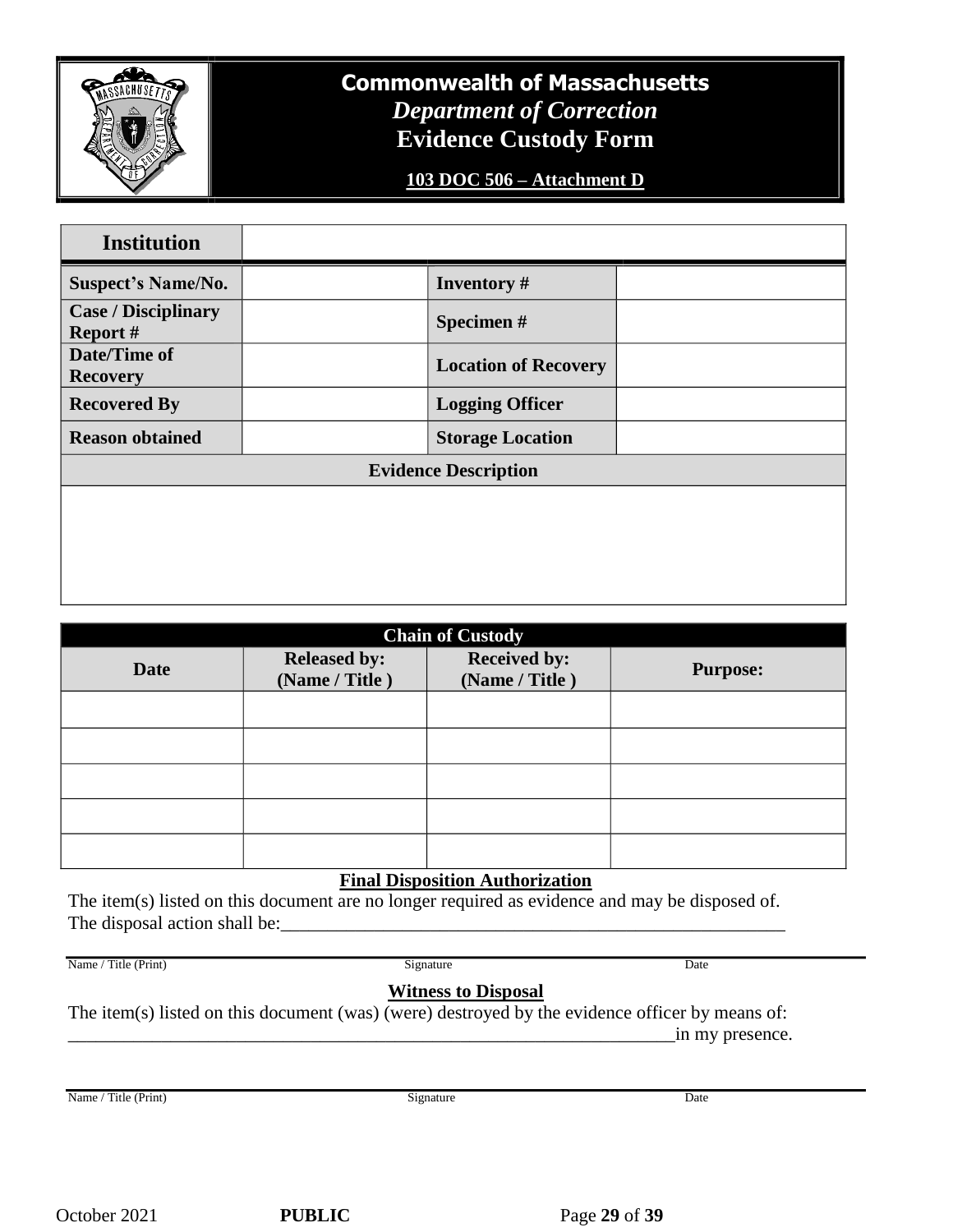### **Protection of the Crime Scene:**

# **1. Preservation of Life is the First Priority:**

- a. Radio for assistance.
- b. Ensure your own safety.
- c. Assume the assailant is still in the vicinity.
- d. Survey the area to ensure no further injury will occur, to inmates or staff responders.
- e. If there is any question of life, remove the victim(s) to medical care or have medical care brought to them.
- f. If a victim's injuries are life threatening, the Shift Commander shall ensure that an escorting officer is advised of the elements of a dying declaration and that one is sought (see Attachment F).
- g. Life saving measures shall be started and continued even if the victim appears dead.
- h. Life saving measures need not be started if the victim is completely decapitated.
- i. In cases where preservation of life is not an issue, secure the scene.

# **2. Securing the Scene:**

- a. Isolate and contain the crime scene area.
- b. Make the crime scene as large as possible (you can always decrease but never increase).
- c. If warranted, ensure the securement of any secondary crime scene.
- d. Remove all inmates from the immediate area. Inmates should be searched (check hands and body for blood or bruising).
- e. Keep them segregated from the other inmates. (Keep them apart from each other if practicable )
- f. Assign one officer to identify each inmate and make a list of names or collect IDs.
- g. Do not allow **ANYONE** in until the investigators arrive or authorization has been approved by the Shift Commander.

# **3. Do not touch anything:**

- a. This rule is the most often violated by responding personnel.
- b. Make notes of everything you saw when you arrived.
	- i. Lights in room or area on or off?
	- ii. Door to room open or closed?
	- iii. Signs of struggle?
	- iv. Look over entire area and note TV, radio, etc. on or off?
	- v. Odors any strange smells?
	- vi. Look up most people have a habit of looking only at eye level.

# **4. Crime Scene Search:**

# a. **DO NOT SEARCH THE CRIME SCENE!!!!!!**

- b. Leave the search for the investigative unit.
- c. Keep accurate records of people arriving and leaving the scene.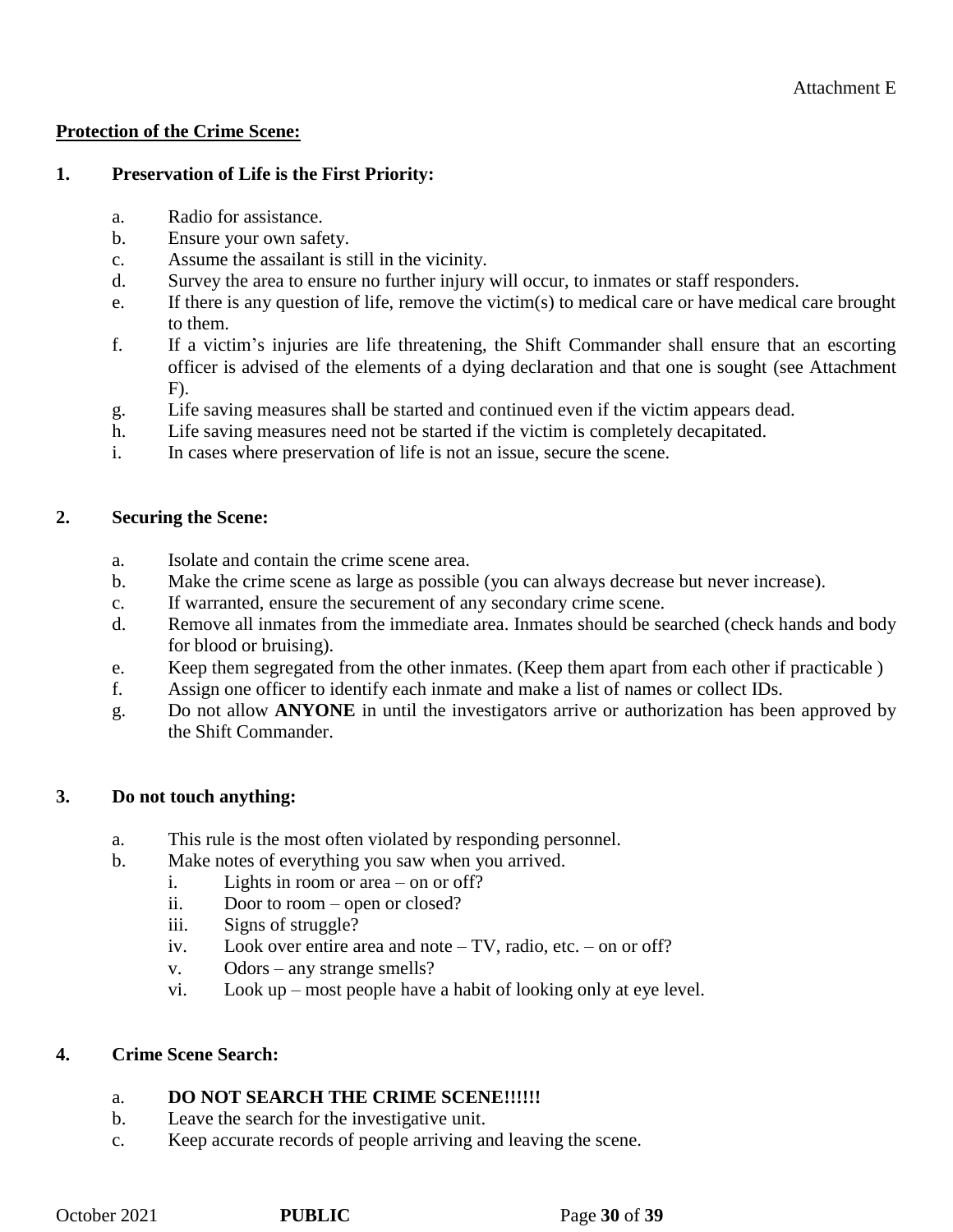# **5. Notes:**

- a. Make as many notes as you think necessary and then, make plenty more!
- b. Remember the five "W's".
	- i. Who told you about it?
	- ii. When were you told?
	- iii. Where were you when you were told?
	- iv. What exactly were you told?
	- v. Why did you feel you had to respond?

# **6. Types of Crime Scenes:**

# **I. Allegations of a sexual assault:**

- a. If an inmate reports being victimized by a sexual assault, staff will respond in accordance with 103 DOC 519, *Sexual Harassment/Abuse Response Prevention Policy (SHARRP).*
- b. The area where the assault occurred, the alleged victim's body, and the body of the alleged perpetrator(s), shall be considered the crime scene and preserved as such.
- c. Request that the alleged victim not take any actions that could destroy physical evidence, including, as appropriate, washing, brushing teeth, urinating, defecating or eating. If it is necessary for the inmate to use the restroom, the inmate should wipe before going and the wipe shall be placed into evidence.
- d. The clothing of the alleged victim and alleged perpetrator(s) (if known)(e.g., underwear, socks, shoes) is considered evidence and shall be processed in accordance with 103 DOC 506.10.
- e. The inmate should be required to stand on a clean sheet and remove all clothing, including underwear, socks, and shoes.
- f. The sheet should then be folded around the clothes in such a way as to maintain any forensic evidence (semen, pubic hairs, etc.).
- g. The clothing and sheet should then be processed in accordance with 103 DOC 519, *Sexual Harassment/Abuse Response Prevention Policy SHARRP).*
- h. Maintain the integrity of any evidence (e.g., use of a paper bag and/or refrigeration if it is to be maintained in excess of twenty-four hours).

# **II. Strangulation and Hangings:**

- a. All victims must be removed from suspension, as soon as possible, with every effort used to preserve life.
- b. The knot is a very important piece of evidence **(cut the noose above the knot)**.
- c. If the noose cannot be cut, the body must be lifted to relieve pressure from the neck. If absolutely necessary, untie the knot.
- d. Should the noose be cut, label the loose ends. The ends may be tied back together with a string or tape.
- e. It is important to note which end of the noose was anchored.
- f. The noose should be deemed evidence and processed in accordance with 103 DOC 506.10 *Seizure of Contraband/Evidence*, and 103 DOC 506.11 *Storage of Contraband/Evidence*.

# **III. Unattended Death:**

a. Although not every unattended inmate death is a crime (e.g., anticipated death from terminal illness), the scene shall be treated as a crime scene to uphold the integrity of the investigation until such time as it is determined that a crime did not take place.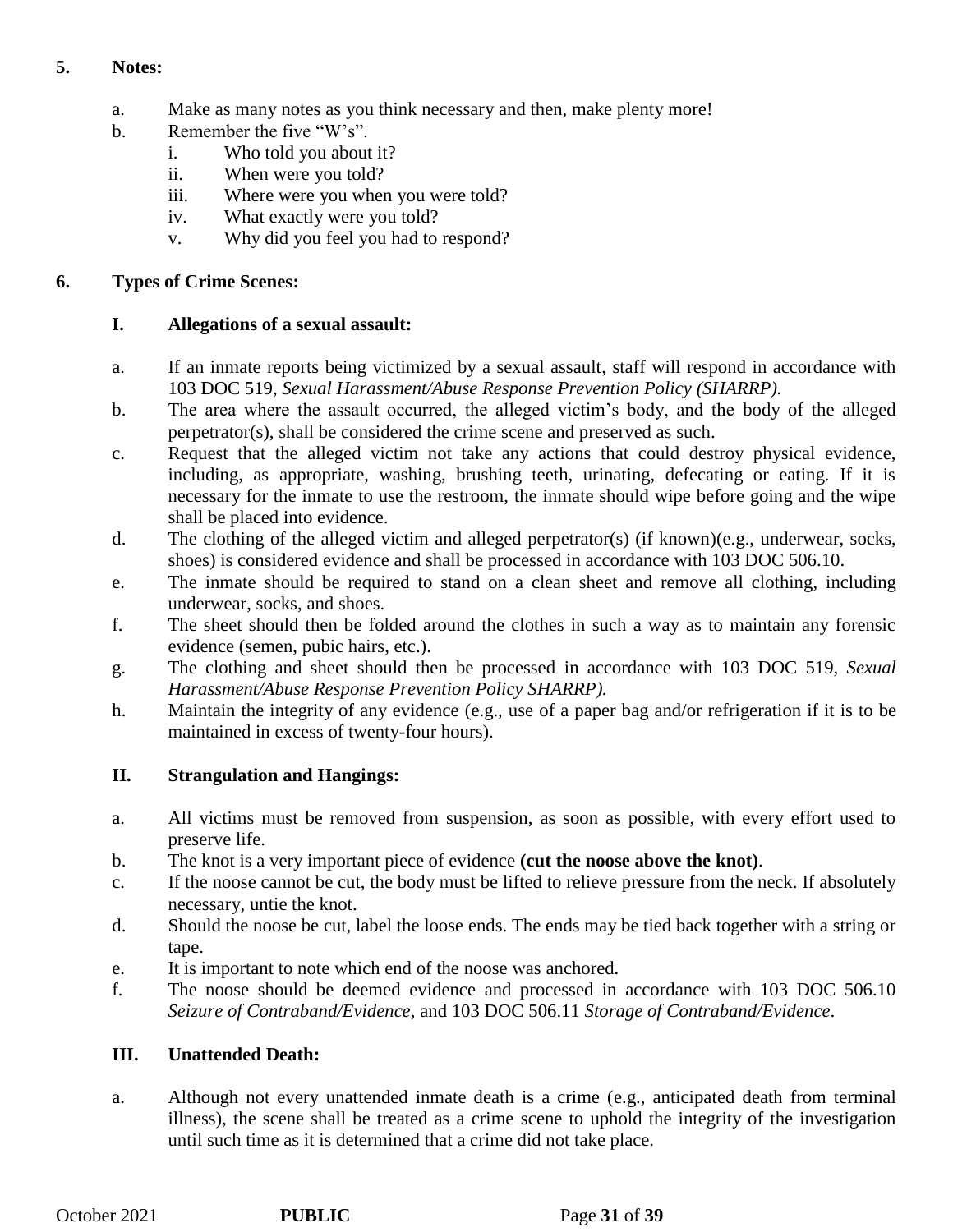- b. The crime scene is to be maintained in a manner that will not compromise any criminal prosecution.
- 7. Notifications:
	- a. Notifications shall be made pursuant to 103 DOC 105, *Officer of the Day and Department Duty Station*.
	- b. Ensure that all appropriate notifications are complete and in accordance with applicable policies (e.g., 103 DOC 622, *Death Procedures*, 103 DOC 519, *Sexual Harassment/Abuse Response Prevention SHARPP*).

Non-investigative staff should refrain from interviewing an inmate who has allegedly committed a criminal act. Any information or confessions could be deemed inadmissible in a court of law if not obtained under requirements set forth by the Commonwealth of Massachusetts or the Federal Government.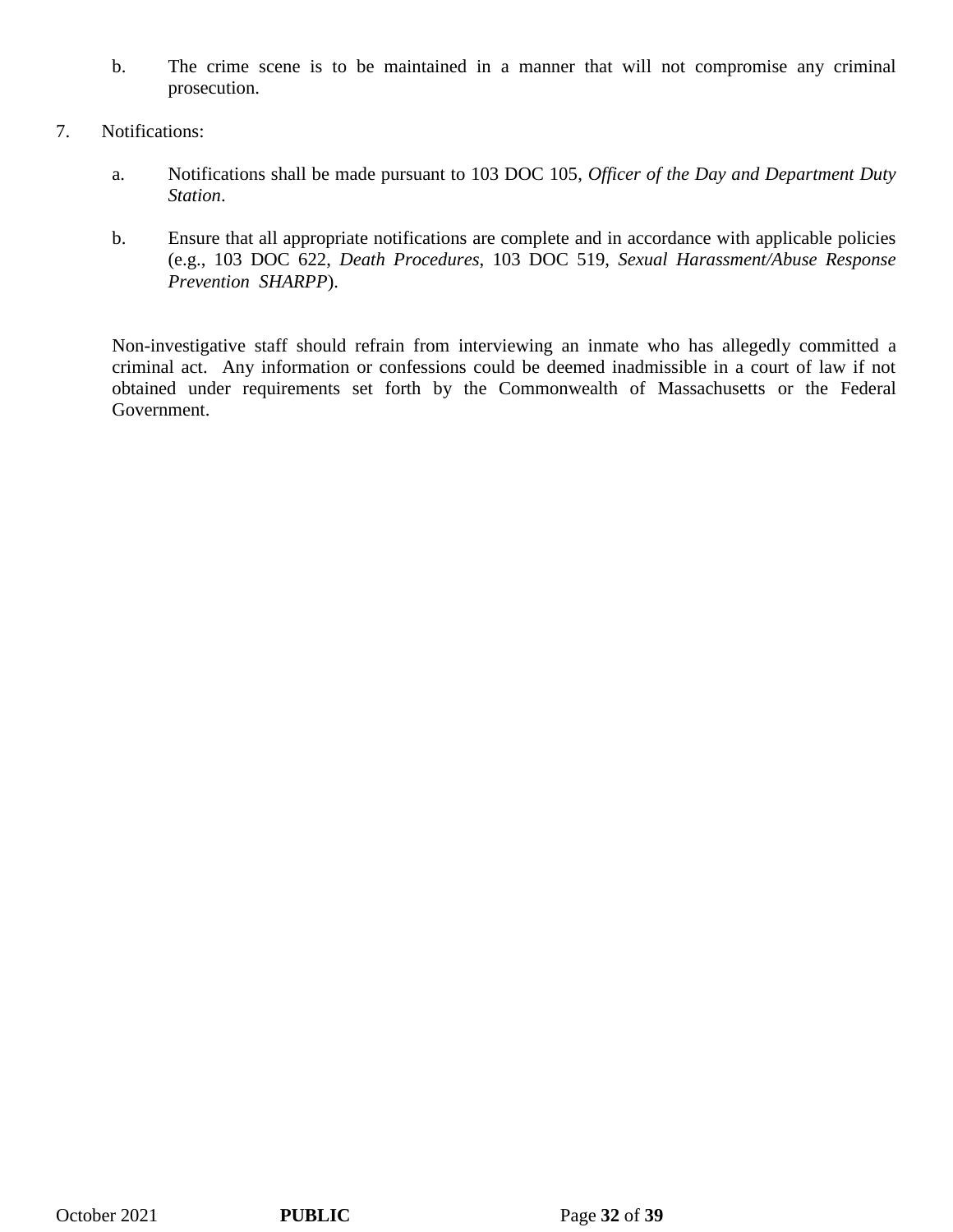## DYING **DECLARATION**

- 1. INJURY RECEIVED BY THE VICTIM HAS TO BE LIFE THREATENING
- 2. THE VICTIM HAS TO BELIEVE THAT THEIR INJURY IS LIFE THREATENING
- 3. WHATEVER THE VICTIM TELLS YOU MUST BE DIRECTLY RELATED TO THE INJURY RECEIVED.
- 4. THE VICTIM MUST DIE.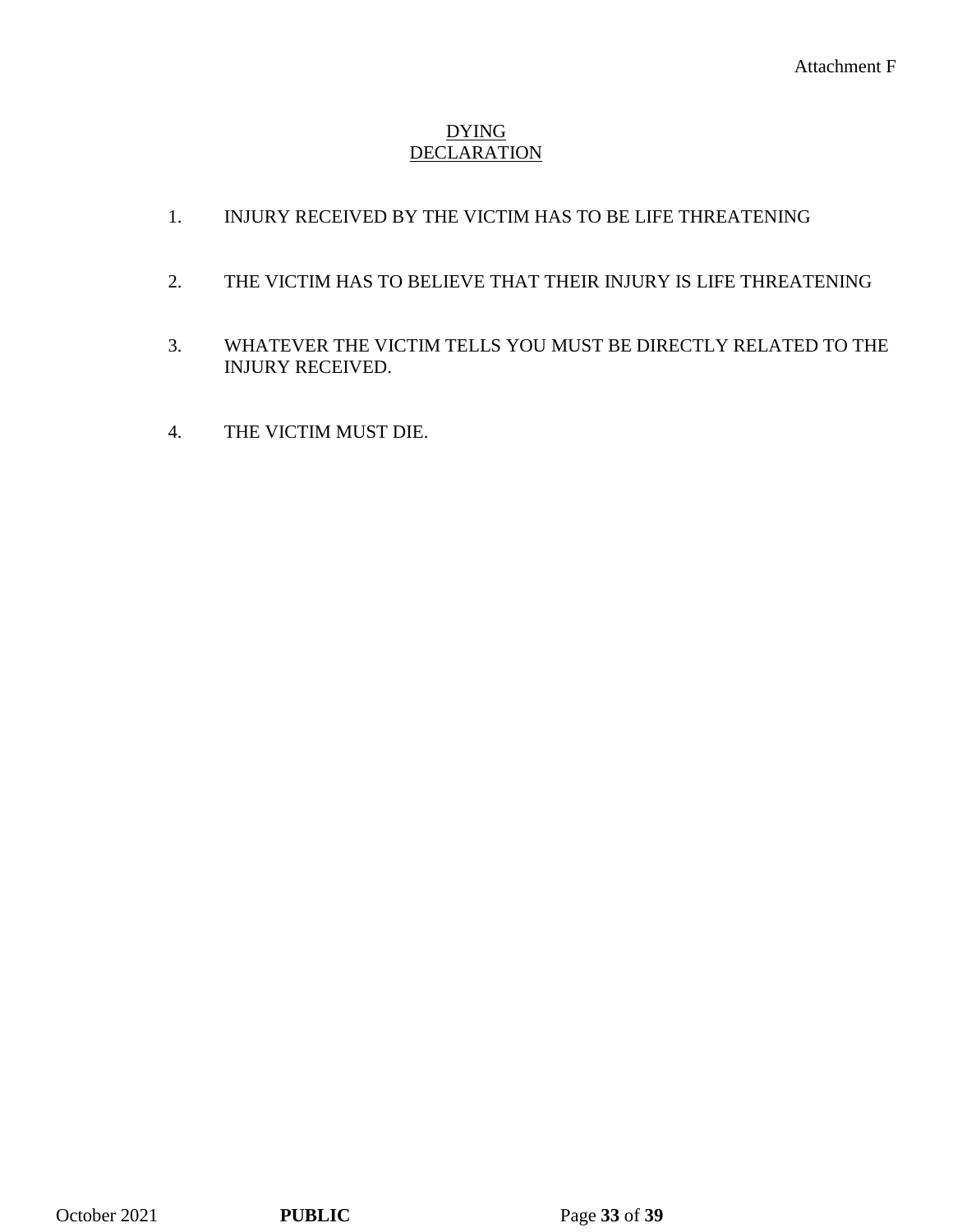Attachment G

### **COMMONWEALTH OF MASSACHUSETTS DEPARTMENT OF CORRECTION STANDARD OPERATING PROCEDURES ATTACHMENT TO 103 DOC 506, SEARCH POLICY BODY ORIFICE SECURITY SCANNER (BOSS CHAIR) Not For Public Access Located on PowerDMS**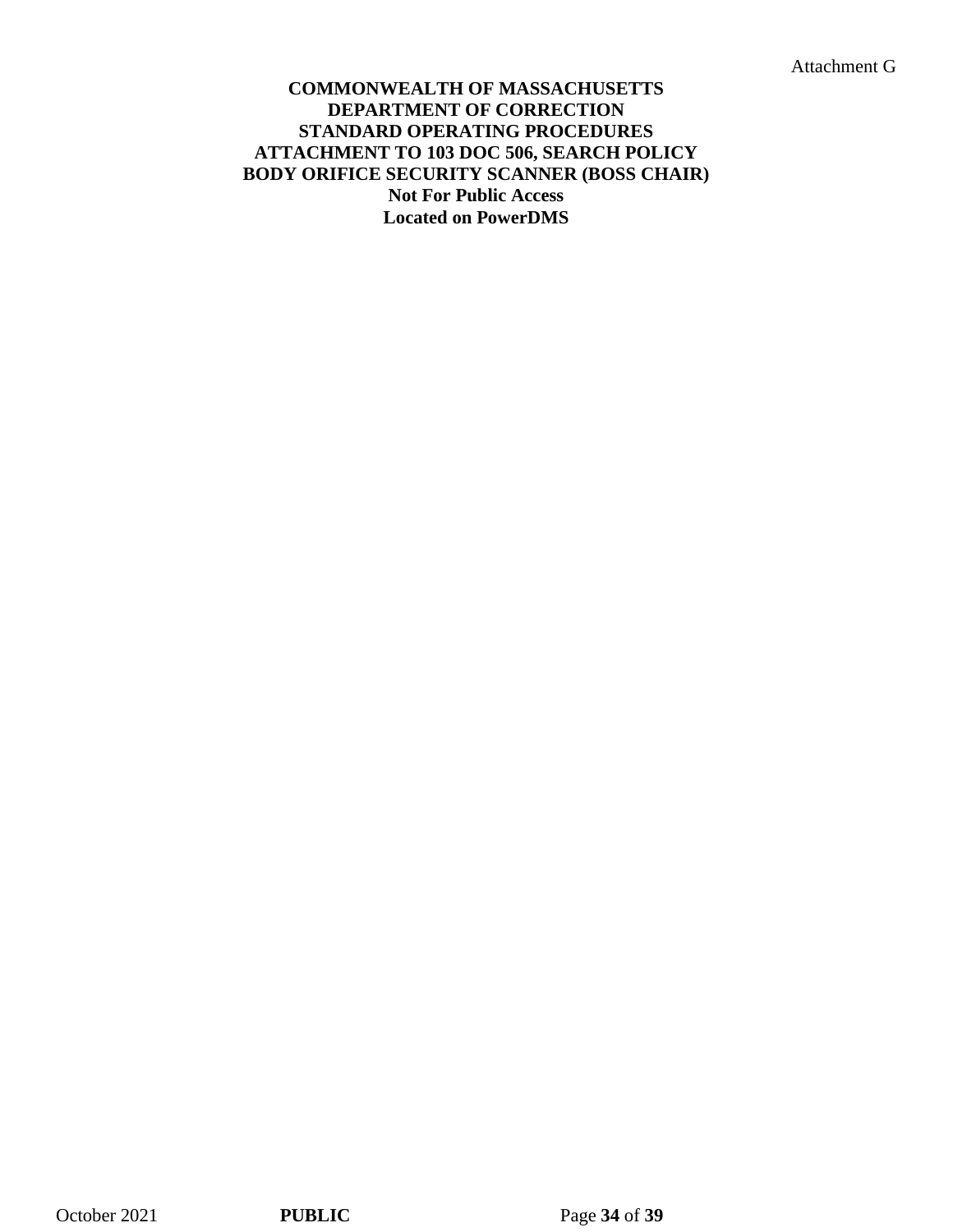### **Protocol for Searching Medicine Bag**

When an officer searches a medicine bag for purposes of ensuring the safety and security of the institution, its inmates, employees and visitors, the following procedure will be adhered to:

- 1. The inmate shall be given a direct order to open their medicine bag and display the contents for inspection.
- 2. If the inmate refuses to comply with the officer's order, the medicine bag shall be confiscated (unopened) and the inmate will be detained until a Supervisor arrives on the scene.
- 3. Once the Supervisor arrives, they will assess and confirm the inmate's refusal to comply with the officer's directive.
- 4. The officer will then search the medicine bag in the presence of the inmate and Supervisor.
- 5. The officer will open the medicine bag in a manner which is respectful, ensuring that none of the items from the medicine bag fall onto the floor.
- 6. Both the officer and Supervisor will document the incident in an incident report, and appropriate disciplinary action will be taken as a result of the inmate's refusal to follow a direct order (e.g., a disciplinary report will be issued and the inmate will be removed from population).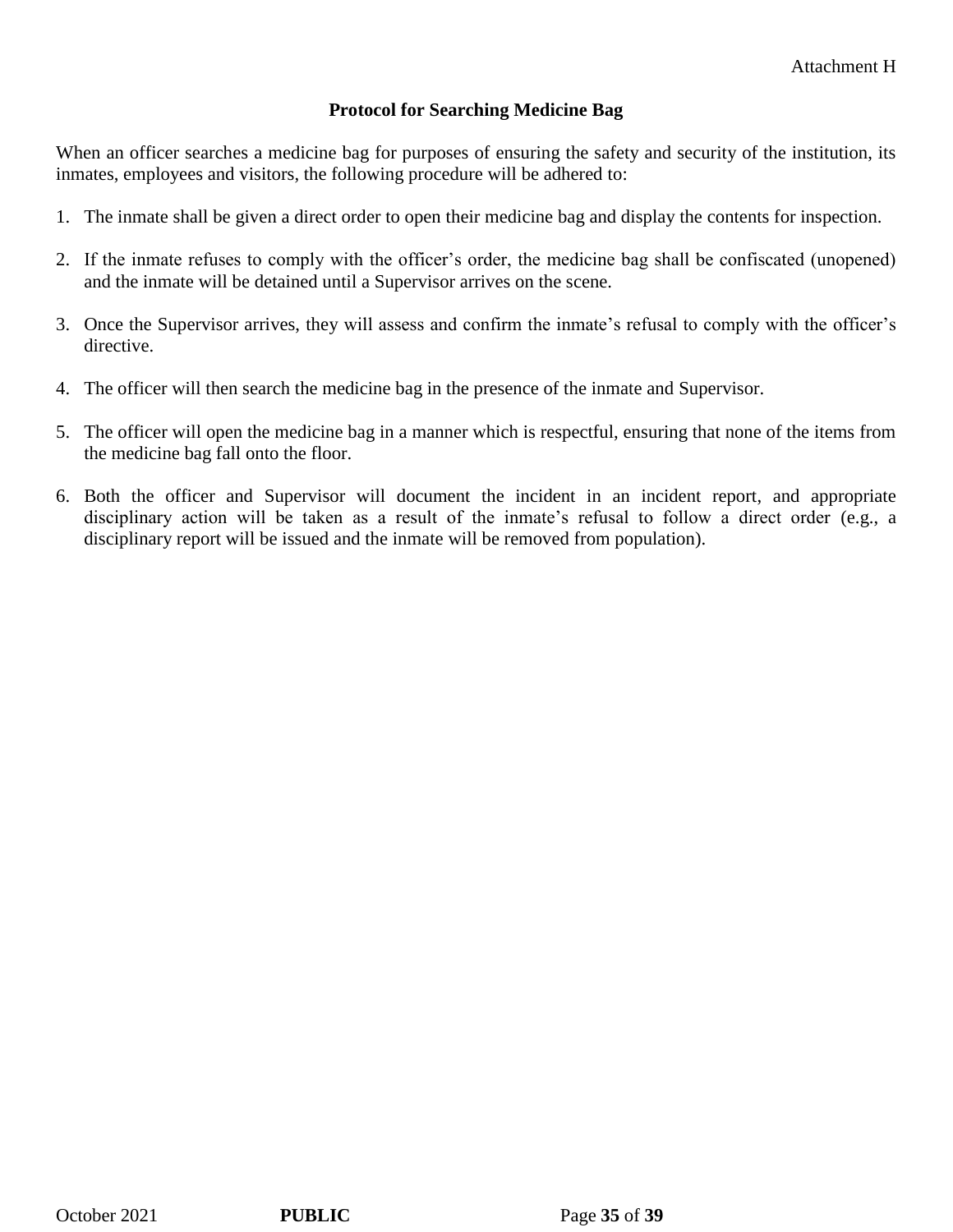### **Massachusetts State Police Drug Unit Submission Guidelines**

Evidence submitted to the Crime Laboratory for analysis by the Drug Unit must meet certain guidelines. When submitted, all drug evidence must be:

- inventoried on the Massachusetts State Police Form SP-295, Narcotics Custody Form
- sealed in a suitable container

### **Submittal Procedure for the Delivering Officer**

The SP-295 Narcotics Custody Form chain of custody must include the name of the officer delivering the evidence to the laboratory. It is imperative that the delivering officer makes all entries clearly and legibly, and that the inventory of evidence is accurate. The procedure for the delivering officer will be to:

- 1. Advise the Evidence Technician (ET) of the number of incoming cases he or she has to submit,
- 2. Seal the evidence in an envelope/bag (if not already sealed),
- 3. Complete the SP-295 Narcotic Custody Form,
- 4. Collect three (3) labels from the ET, apply two (2) of the Laboratory Information Management System (LIMS) bar-code labels to the SP-295 (white and gold copies), and one (1) bar-code label to the corresponding evidence, and
- 5. Deliver the evidence to the evidence technician (ET) or duty chemist.

# **Rush Requests for Analysis**

Occasionally, the submitting officer will request a rush analysis for the evidence that is dropped off. In order to do so, a Rush Analysis Request Form is completed. The form is maintained by the Evidence Control Unit and is provided to submitting officer upon request.

### **Procedure for Handling Drug Evidence Containing Hypodermic Syringes**

Hypodermic syringes or needles will not be analyzed if submitted for cases involving possession of a controlled substance.

The health risks associated with the handling of these items far outweigh any evidentiary value gained from the analysis of their contents or surface residue. These items will only be considered for analysis only after all other investigative avenues have been exhausted and if they meet any of the following criteria:

- The hypodermic syringe or needle was involved in a homicide;
- The hypodermic syringe or needle was involved in a suicide;
- The hypodermic syringe or needle was involved in an unattended death;
- Analysis of the hypodermic syringe or needle was approved by a Crime Laboratory Supervisor (the Supervisor will initial and date the CL-1 Form or SP-295 Form)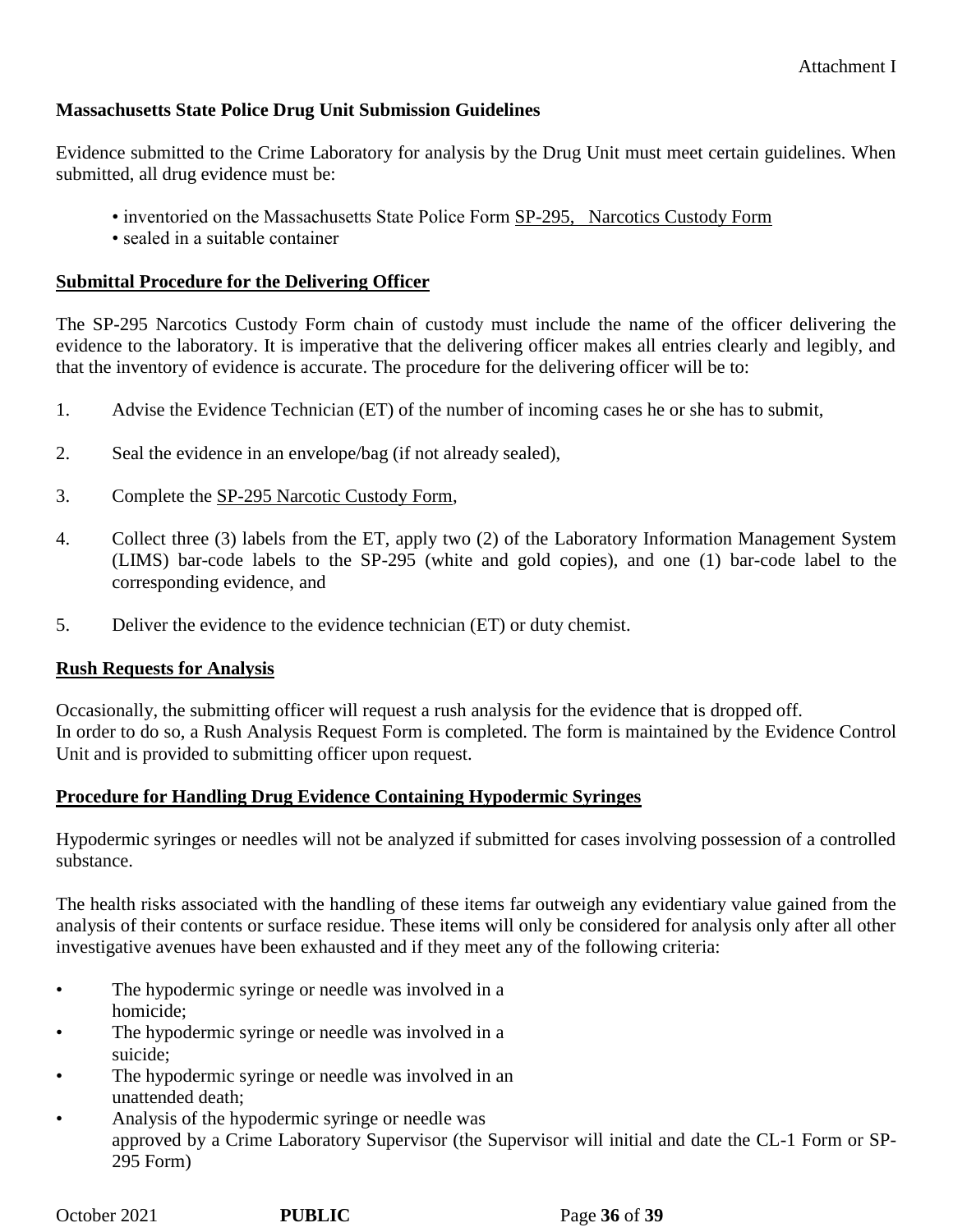Reusable sharps that are contaminated with blood or potentially infectious materials must not be stored or processed in a manner that requires Laboratory personnel to reach by hand into a container where the sharps have been placed. If syringes or needles are submitted to the laboratory, they must be submitted in a hypodermic safety container.

### **Packaging of Syringes, Needles and other sharp items**

All syringes, needles and sharps must be submitted in a hypodermic safety, puncture-proof container. A supply of containers should be maintained in each station's contraband storage room. Syringes or needles should only be transported to the Crime Laboratory in hypodermic safety containers. The Evidence Control Unit has the names of suppliers (vendors) of the containers and single containers may be picked up at the laboratory. The Evidence Technician will not package syringes or needles for the submitting agency.

The container should be:

- constructed of clear plastic material
- leak-proof on the sides, bottom and top
- puncture resistant
- labeled as to its contents

### **Packaging Knives and "Sharps" that Accompany Drug Evidence**

Knives and other sharp instruments should be packaged in specialty boxes when possible. If no special packaging is available, all cutting edges/points will be covered by cardboard or layers of heavy paper (e.g., a folded paper bag). The SP-295 Form, as well as the item packaged, should be identified conspicuously with the word: "SHARP INSTRUMENT" or "KNIFE".

### **Narcotics Return Procedure**

When an agency representative submits narcotics to the laboratory, they shall be required to pick-up any completed cases for their agency. Agencies are allowed to call the Evidence Unit to schedule an appointment for pick-up only. The procedure for the delivering officer is as follows:

1. The agency representative must provide identification with a LIMS barcode (the laboratory will issue the LIMS barcode on your first visit);

2. Sign the SP-295 Form;

3. Remove the white and yellow copies of the SP 295 Form along with the evidence (Notarized Certificate of Analysis will be attached to the evidence).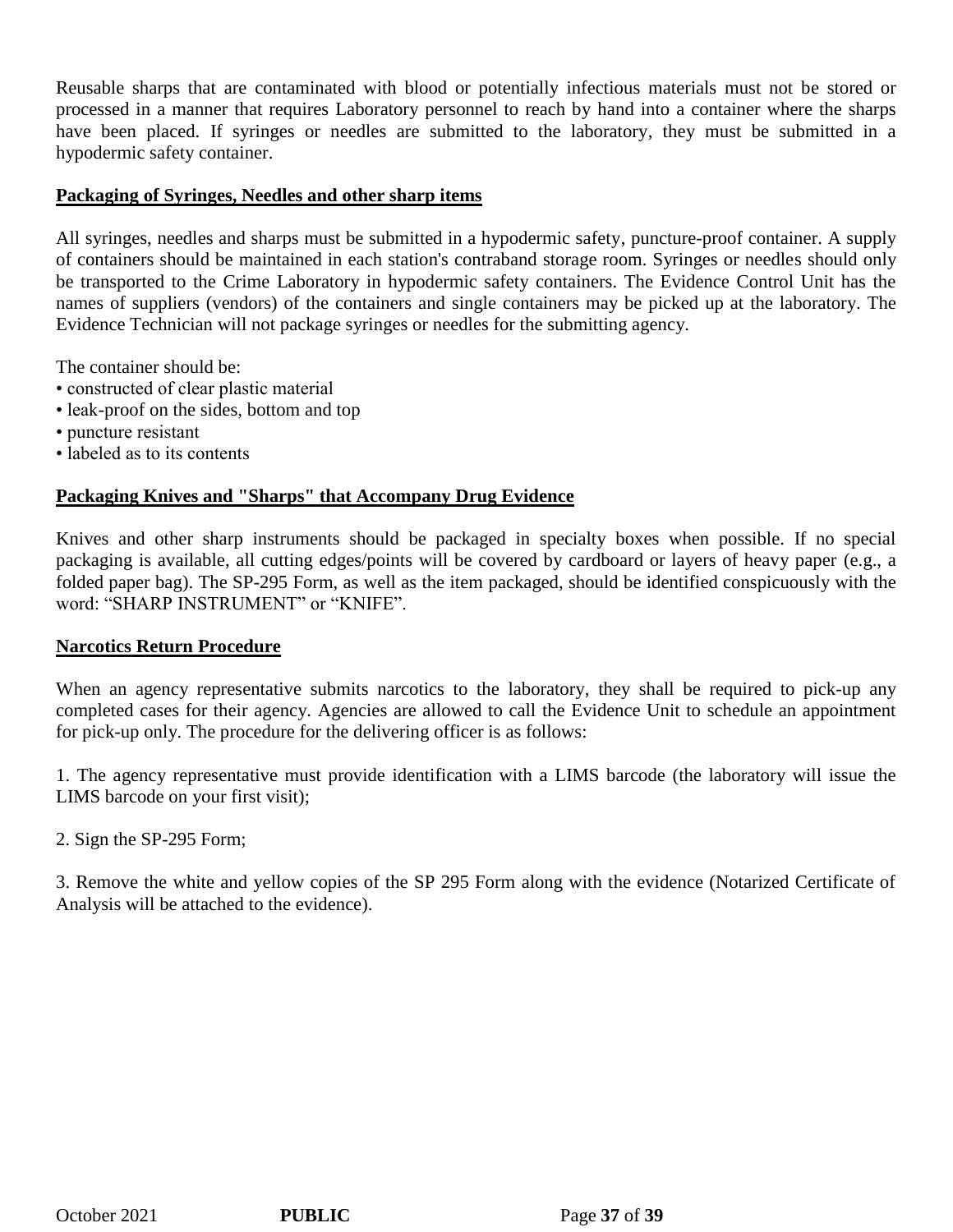Attachment J

### **COMMONWEALTH OF MASSACHUSETTS DEPARTMENT OF CORRECTION STANDARD OPERATING PROCEDURES ATTACHMENT TO 103 DOC 506, SEARCH POLICY B-SCAN BODY SCANNER Not For Public Access Located PowerDMS**